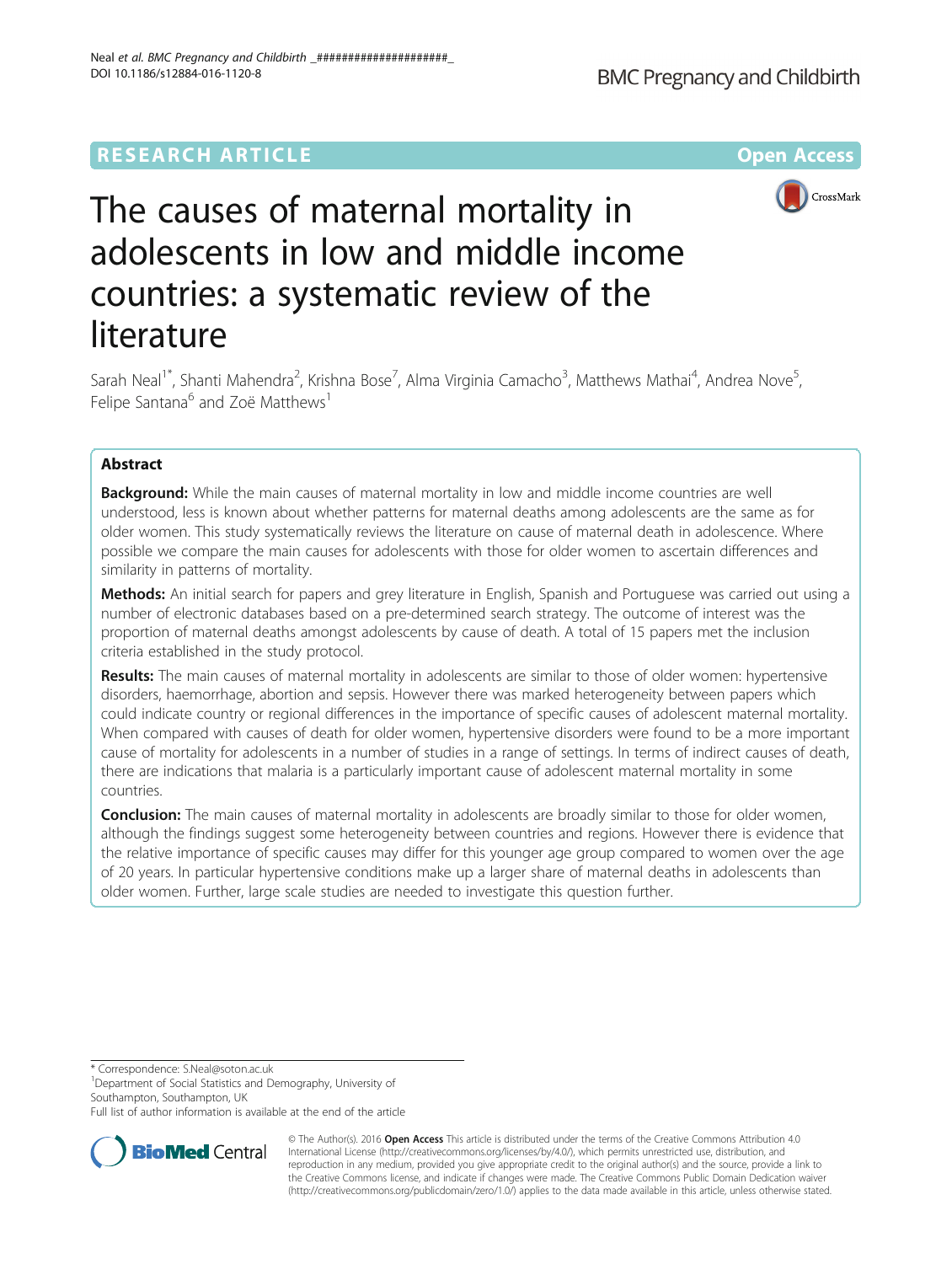#### Background

While adolescent fertility has declined steadily over the last few decades, every year an estimated 16 million adolescents still give birth between the ages of 15 and 19 [[1\]](#page-16-0), and as many as one million become mothers before the age of 15 years [[2](#page-16-0)]. The potential health risks as well as social and economic disadvantage faced by these young women and their infants is widely recognised, as evidenced by the inclusion of adolescent fertility as a key indicator for reproductive health in the recently concluded Millennium Development Goals [[3](#page-16-0)].

While recent studies suggest the increased risk of maternal mortality faced by adolescents is not as great as previously believed [[4, 5](#page-16-0)], pregnancy-related conditions are still a major cause of death among adolescent girls and young women, with an estimated 15 % of all deaths globally in women aged 10–25 years being a result of maternal causes [\[6](#page-16-0)]. In addition children of adolescent mothers are more likely to experience adverse outcomes such as perinatal or neonatal death, and their infants are more likely to be born prematurely or have low birth weight (e.g. [[7, 8](#page-16-0)]). There is some evidence that these disadvantages are particularly concentrated among younger adolescents [[7\]](#page-16-0), but others suggest the risk persists through to older adolescence [[9\]](#page-16-0).

The main causes of maternal mortality for women of all ages are well documented. A recent systematic review [[10\]](#page-16-0) suggests that around three quarters of all maternal deaths globally are a result of direct obstetric causes: haemorrhage is the leading global cause of maternal death (27 % of all maternal deaths) followed by hypertensive disorders (14 %) and sepsis (10 %). Other important direct causes are abortion (8 %) and embolism (3 %). While the main causes of maternal death for women of all ages were similar across all regions, the study found significant regional variation for the proportion each cause contributes to total maternal mortality. Around 27 % of maternal deaths for all ages are from indirect causes, but less is known about the specific conditions that contribute to this figure [[11](#page-16-0)].

Much less is known about whether causes of mortality are different for adolescent girls than for older women: adolescents have important physiological differences due to their relative physical immaturity, as well as demographic and socio-economic characteristics that may place them at greater risk from particular causes of death. This systematic review aims to ascertain the main causes of maternal death in young women under the age of 20 years, and examine whether they differ from causes of maternal death in older women.

#### Methods

Our study was designed to comply with the Preferred Reporting Items for Systematic Reviews and MetaAnalyses (PRISMA) statement [[12\]](#page-16-0), and in order to make our study replicable, we developed and followed a clearly defined protocol. We initially searched the following datasets for papers in English, Spanish and Portuguese published since 1974 to February 2015: Pubmed (which includes Medline), Embase, CINAHL, POPLINE, the Latin American and Caribbean Health Sciences Literature database (LILACS), and the Index Medicus for the World Health Organization's Africa, South East Asia and Eastern Mediterranean regions (there were no comparable resources for other WHO regions). We also searched the Cochrane library and the WHO Reproductive Health Library. A summary of search terms used (which were adapted somewhat for different databases) is included in the [Appendix](#page-16-0). Other types of literature (grey) were sought through search engines such as Google and through websites of relevant organisations. We also searched the references of relevant articles for further papers.

Only studies from low and middle income countries (as defined by the World Bank [[13\]](#page-16-0)) were included. No particular methodologies were specified in the inclusion criteria, and we included both published and unpublished studies where relevant. The outcome of interest was the proportion of adolescent maternal deaths due to each cause, and therefore studies presenting their findings as comparative risks were excluded. "Adolescent" was defined as below the age of 20, but no lower age limit was set. Studies with fewer than 10 deaths among those aged under 20 years were excluded as it was not deemed that these could provide useful information on the distribution of causes.

One team (SM and SN) carried out the review of the English language papers, and a separate team (AVC and FS) reviewed the Spanish and Portuguese literature. One review author from each team performed the search and the initial screening of the titles and abstracts. Studies judged to be potentially eligible for inclusion and studies of uncertain but possible relevance were retrieved in full. These were then reviewed by two authors independently to apply the eligibility criteria outlined above. Any disagreement was resolved by discussion. Data extracted were entered into a predesigned data extraction form based on the criteria proposed by the Strengthening the Reporting of Observational Studies in Epidemiology (STROBE) statement [\[14](#page-16-0)] and the Transparent Reporting of Evaluations with Nonrandomized Designs (TREND) statement [\[15](#page-16-0)]. The key information included: country/region, study design/ methodology, sampling, data source, number of deaths reported (including the number of adolescent maternal deaths), description of the population studied and the study setting (context) and results – i.e. cause of death. Where available, we also extracted data on cause of death in older age groups for comparative purposes.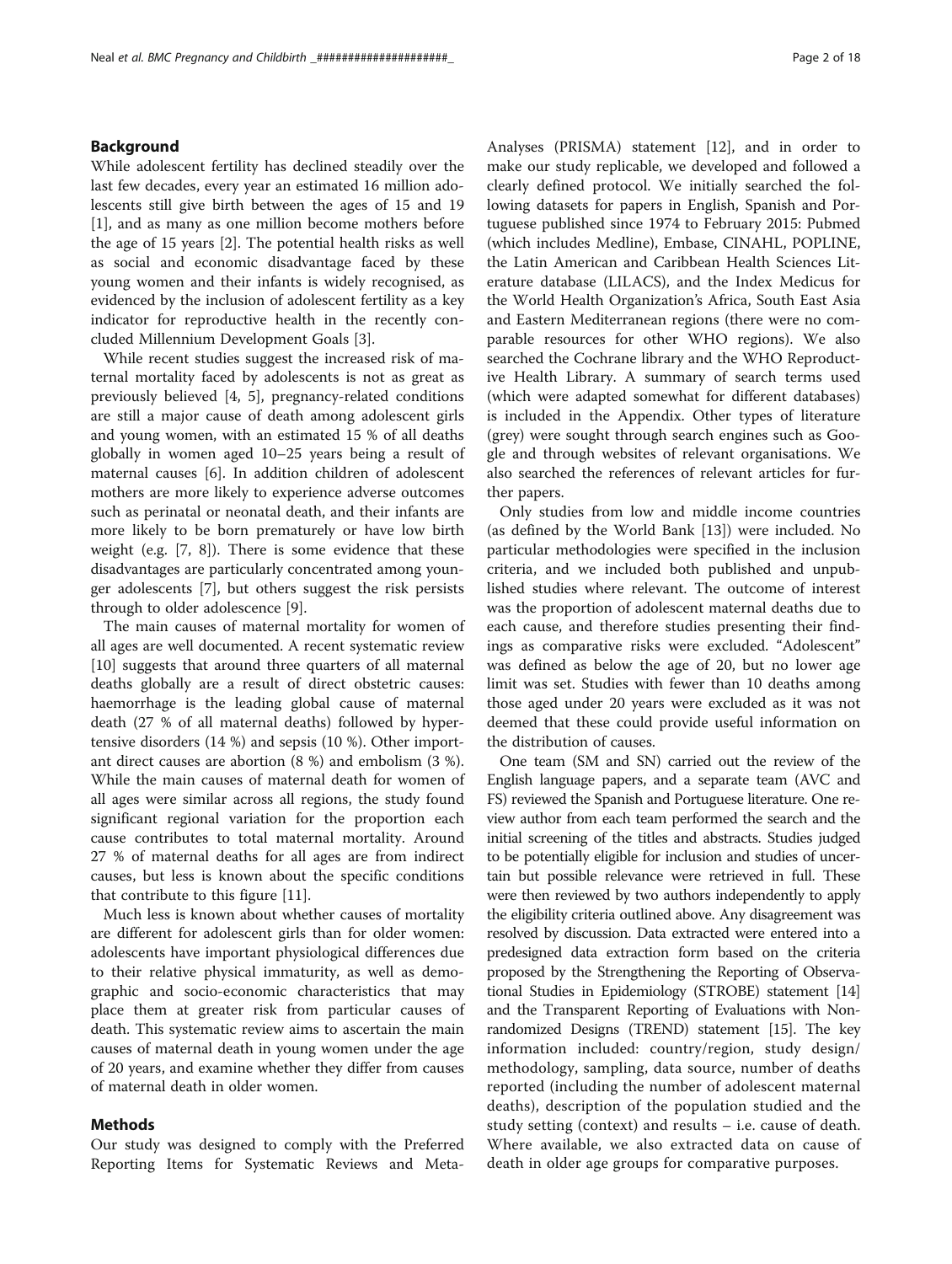Maternal death was defined as "the death of a woman while pregnant or within 42 days of termination of pregnancy, irrespective of the duration and site of the pregnancy, from any cause related to or aggravated by the pregnancy or its management but not from accidental or incidental causes<sup>1</sup>" [[16](#page-16-0)]. If papers included incidental causes these were removed, and the proportions recalculated. Two papers contained numbers of cases for each cause of maternal death, along with an estimate of numbers for all maternal deaths in the sample but did not report the data in a form which fulfilled our criteria i.e. mortality from all causes [\[17](#page-16-0)] or proportion in each age group classed as having died from each cause [\[18](#page-17-0)] was presented. In these cases proportions were recalculated. One paper [\[19](#page-17-0)] included age- and cause-specific maternal mortality ratio (MMR), along with number of births by age group. Numbers were derived from the MMR, and the proportions calculated using these numbers.

The authors made an assessment of the quality of each paper and risk of bias based on a checklist tool which drew on existing literature on the evaluation of crosssectional and observational studies [\[20](#page-17-0), [21\]](#page-17-0). Criteria included: sample size, description of the study population and sampling criteria, methods of analysis, data collection tools and methods, and level of missing data. The studies were rated as low, medium or high quality by two assessors, and any differences were managed by discussion.

Studies of causes of maternal mortality overall suggest geographical variation [\[10](#page-16-0)], so findings were grouped by region. We used WHO regions for this, slightly adapted by the use of "sub-Saharan Africa", rather than "Africa", because no studies from North African countries were identified during the review. Because the groupings of causes were not consistent across the studies, and we expected heterogeneity between regions, meta-analysis was not appropriate so the results are written up and presented as a narrative synthesis.

The search of the databases yielded 1735 English language abstracts and 187 Spanish and Portuguese language abstracts. Following their assessment 51 English and 36 Spanish and Portuguese full texts were requested of which three were unobtainable (see Fig. 1 for PRISMA Flow Chart). Of the final 15 papers included (12 in English, two in Spanish and one in Portuguese), nine were from sub-Saharan Africa, two from the South East Asia region and four from the Pan American Health

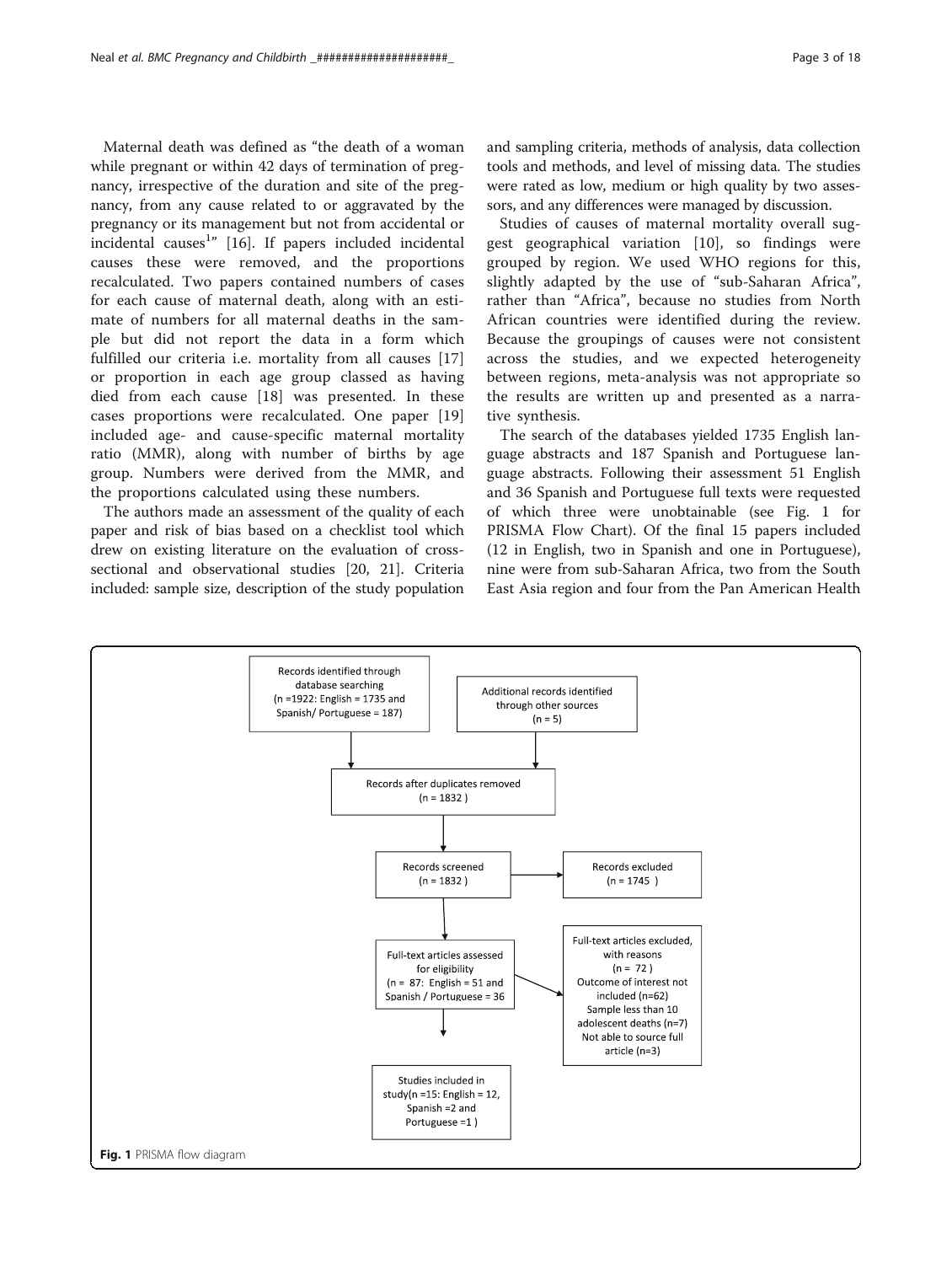Organisation (PAHO) region (see Table [1](#page-4-0) for full details of the papers). Of the 69 full text papers examined and not included in the final group, 62 were excluded as they did not contain the outcome of interest as defined in the protocol (proportion of adolescent maternal deaths due to each cause), and the remaining seven were excluded as there were fewer than 10 deaths in the study. Two studies used the same data [\[18, 22](#page-17-0)] but both were included as they presented slightly different findings and results. Seven studies were based on retrospective analysis of institutional records, two were prospective hospital-based studies, one was based on official national statistics, three studies (including two based on the same data source) used retrospective community-based survey data, one was based on community surveillance data, and one used both official statistics and hospital records.

Based on the criteria outlined in the methodology section, five papers were judged to be moderate quality, one of high quality with the rest being judged as low quality. The main problems identified were small sample size, lack of clarity or limited explanation of data collection or classification methods, lack of description of study population, lack of representativeness of sample (in particular many studies were based in tertiary facilities) and lack of measures of variability. More details can be found on these limitations in the discussion.

#### Results

A summary of the findings from each paper can be found in the evidence grid in Table [1](#page-4-0). The majority of the adolescent maternal deaths were from direct causes (between 54 % and 88 % in studies that distinguished between direct and indirect causes) i.e. resulting from a complication of pregnancy, delivery, or management of these events. In particular, the most commonly cited causes were haemorrhage, hypertensive disorders, sepsis, abortion and obstructed labour. See Table [2](#page-12-0) for a summary of findings by main direct causes.\*/\*\*difference between adolescents and non-adolescents significant at 5 %/1 % level.

#### Haemorrhage

Maternal haemorrhage is excessive bleeding from the genital tract and is the main cause of maternal death globally. It can occur during pregnancy (antepartum), during childbirth (intrapartum) or after childbirth (postpartum), but in general the studies did not differentiate. Overall, the systematic review found that although haemorrhage contributed to a fair proportion of maternal deaths amongst adolescents, it was not the leading cause of death amongst them. If we examine the sub-Saharan African countries, in Mali [[23\]](#page-17-0) 46 % of the 54 adolescent maternal deaths were as a result of haemorrhage. However, most of the other studies found markedly lower percentages of deaths assigned to this cause: in Ghana 11 and 12 % of deaths [[18, 22](#page-17-0)] and in Mozambique [\[24](#page-17-0)] 4 % of deaths in adolescents were attributed to this cause. The three Nigerian studies found that deaths due to haemorrhage contributed 8 % [[25\]](#page-17-0) 12 % [[26\]](#page-17-0) and 4 % [[27\]](#page-17-0) respectively to the total adolescent maternal deaths. The remaining two sub-Saharan African studies are somewhat more difficult to interpret: Nkata et al. [[28](#page-17-0)] attributed 9 % of deaths to haemorrhage in the Zambian study, but these were specifically linked to ectopic pregnancy and caesarean section. In Malawi, Lema et al. [\[29\]](#page-17-0) attributed 10 % of deaths to post-abortal haemorrhage, but gave no figure for haemorrhage with other underlying causes. Most of these estimates are low compared to the estimate of 25 % for Sub Saharan African reported by Say et al. [\[10\]](#page-16-0). There is also some evidence that the proportion of deaths due to haemorrhage is lower amongst adolescents than in older women. Even in the Mallé et al.'s study [\[23\]](#page-17-0), where nearly 50 % of adolescent maternal deaths in Mali were due to haemorrhage; this is lower than the estimate for older women (60 % for 20–35 year olds and 71 % for women over 35 years).

Two studies in Bangladesh estimated that 10 % [[17](#page-16-0)] and 18 % [\[30\]](#page-17-0) of the adolescent maternal deaths were due to haemorrhage. Again this is markedly lower than the 30 % assigned by Say et al. [[10](#page-16-0)] but figures for older women are broadly comparable across these studies. In Latin America, Souza et al.'s study [[31\]](#page-17-0) found that 16 % of adolescent deaths in Brazil were caused by haemorrhage, whereas Sequeira et al.'s (1986) study, also in Brazil [[32\]](#page-17-0) , which had a larger sample size estimated this to be 8 %. Studies in Peru [\[33\]](#page-17-0) and Chile [[19\]](#page-17-0) attributed 13 and 8 % respectively to this cause. Again, this is markedly lower than the figure assigned by Say et al. [[10\]](#page-16-0) for this region.

#### Hypertensive disorders, pre-eclampsia and eclampsia

Pre–eclampsia is defined as hypertension in pregnancy with onset after 20 weeks gestation with proteinurea, whereas eclampsia is defined as convulsions in a woman with signs of pre-eclampsia [\[34](#page-17-0)]. Hypertensive disorders (which include eclampsia and pre-eclampsia as well as the pre-existing hypertension) are amongst the most common morbidities to occur during pregnancy. Hypertensive disorders were also found to be a major cause of death in a number of studies for the adolescent age group, and the data suggest it may make up a greater percentage of deaths among this group than for the older ages.

The three Nigerian studies found that 46 % [[27\]](#page-17-0), 20 % [[25\]](#page-17-0) and 38 % [[26\]](#page-17-0) of adolescent maternal deaths could be attributed to eclampsia. Okusanya et al. [[26\]](#page-17-0) provides a comparable estimate of 19 % for the entire sample aged 15–45 years. In Mali [[23](#page-17-0)] 30 % of adolescents died of pre-eclampsia as opposed to 12 % in women aged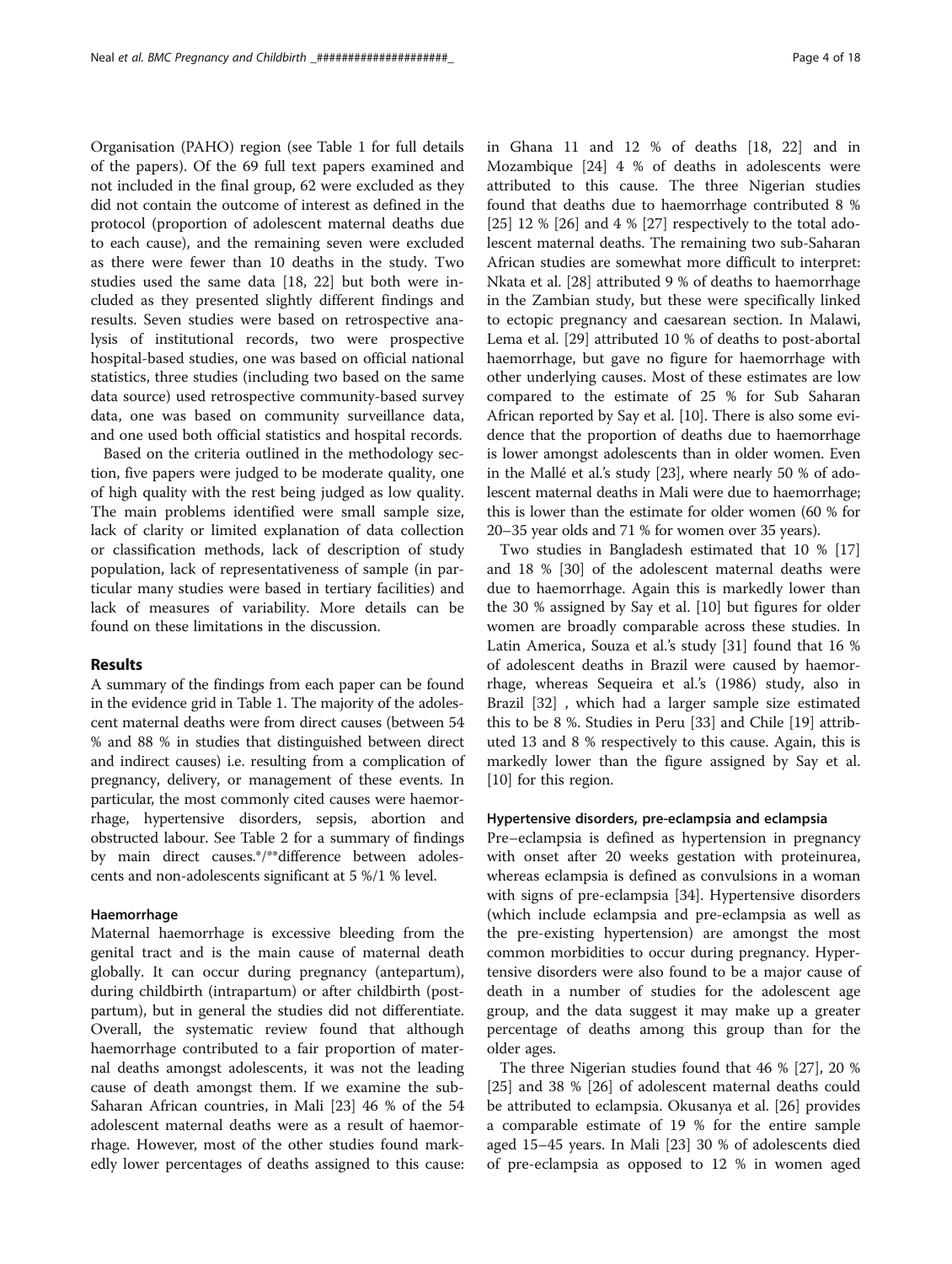| Study                                     | Site  | Study design/data<br>collection methods                  | Years | Adolescent age<br>group                                       | Number of adolescent<br>deaths included | Causes of maternal deaths identified                                                                                                                                    |                     |                                          |
|-------------------------------------------|-------|----------------------------------------------------------|-------|---------------------------------------------------------------|-----------------------------------------|-------------------------------------------------------------------------------------------------------------------------------------------------------------------------|---------------------|------------------------------------------|
| Sub-Saharan Africa                        |       |                                                          |       |                                                               |                                         |                                                                                                                                                                         | Adolescent<br>group | Comparison<br>group (where<br>available) |
| Asamoah B, Moussa K,                      | Ghana | Retrospective community                                  |       | 2000-2005 12-19 years (as part of sample                      | 65 (as a sub- sample of                 |                                                                                                                                                                         | $12-19$ years       | 12-49 years                              |
| Stafstrom M, Musinguzi G<br>$(2011)$ [18] |       | survey with verbal autopsy<br>questionnaire (Demographic |       | 12-49 years: 12-14 and 15-19<br>were presented separately but | 605 maternal deaths<br>aged 12-49)      | <b>Total Direct</b>                                                                                                                                                     | 62 %                | 61 %                                     |
|                                           |       | and Household Survey)                                    |       | were amalgamated when<br>figures recalculated due to          |                                         | Abortion                                                                                                                                                                | 29 %                | 14 %                                     |
|                                           |       |                                                          |       | only three deaths in 12-14                                    |                                         | Haemorrhage                                                                                                                                                             | 11 %                | 23 %                                     |
|                                           |       |                                                          |       | age group)                                                    |                                         | (Pre) eclampsia                                                                                                                                                         | 8 %                 | N/A                                      |
|                                           |       |                                                          |       |                                                               |                                         | Sepsis                                                                                                                                                                  | 6 %                 | 7 %                                      |
|                                           |       |                                                          |       |                                                               | Obstructed<br>labour                    | 5 %                                                                                                                                                                     | 5 %                 |                                          |
|                                           |       |                                                          |       |                                                               | Miscarriage                             | 3 %                                                                                                                                                                     | 3 %                 |                                          |
|                                           |       |                                                          |       |                                                               |                                         | Hypertensive<br>disorders                                                                                                                                               | N/A                 | 9 %                                      |
|                                           |       |                                                          |       |                                                               |                                         | Total Indirect                                                                                                                                                          | 38 %                | 40 %                                     |
|                                           |       |                                                          |       |                                                               |                                         | Other infectious<br>diseases                                                                                                                                            | 14 %                | 14 %                                     |
|                                           |       |                                                          |       |                                                               |                                         | Other non-<br>infectious diseases                                                                                                                                       | 12 %                | 12 %                                     |
|                                           |       |                                                          |       |                                                               |                                         | Miscellaneous                                                                                                                                                           | 12 %                | 14 %                                     |
|                                           |       |                                                          |       |                                                               |                                         | Figures were<br>recalculated<br>because the<br>data were<br>presented as<br>cause specific<br>mortality by age<br>group rather than<br>adolescent mortality<br>by cause |                     |                                          |

#### <span id="page-4-0"></span>Table 1 Evidence grid based on included papers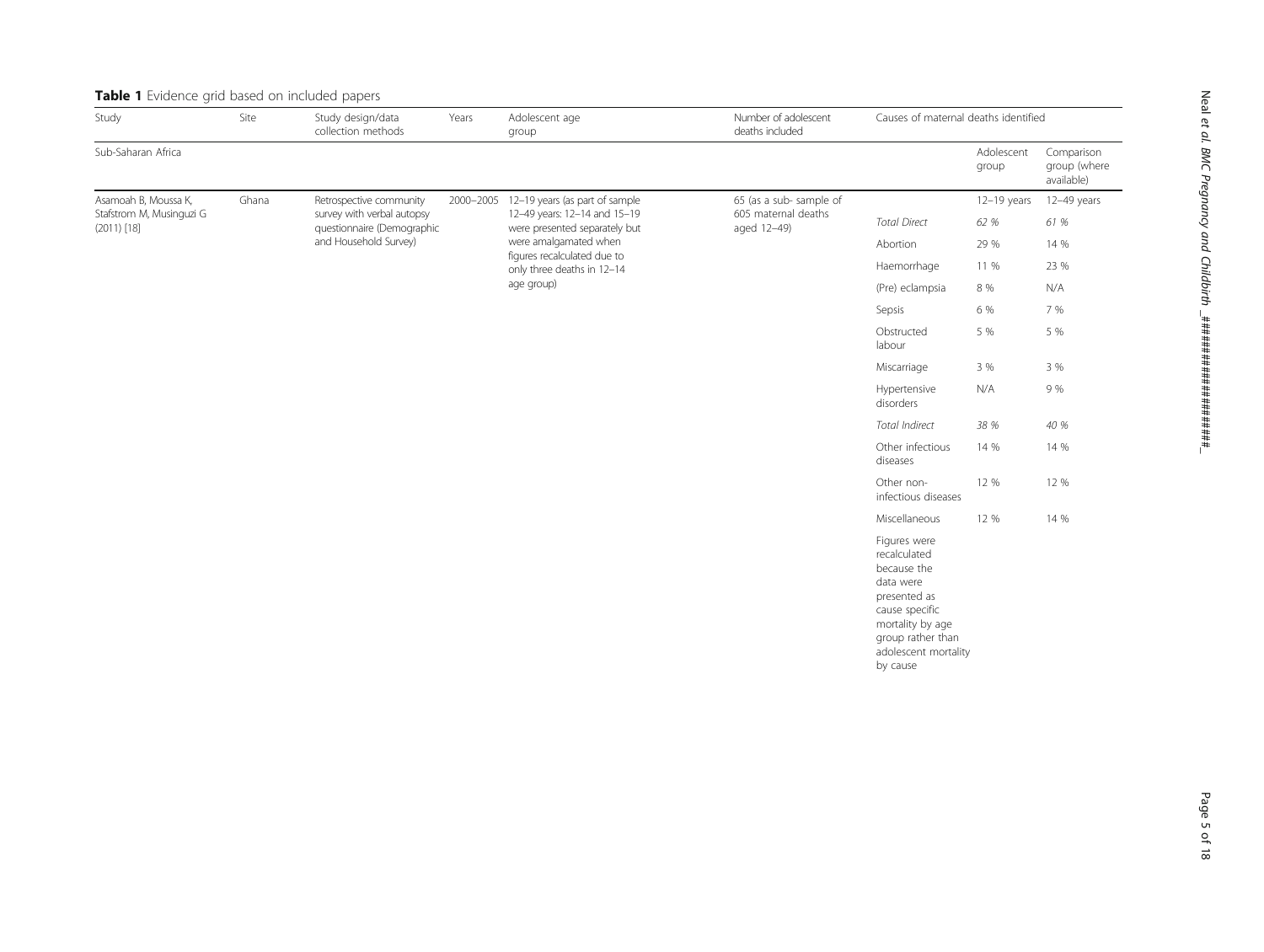| Ghana Statistical Service (GSS),<br>Ghana Health Service (GHS),<br>and Macro International (2009)<br>$[22]$ | Ghana                    | Retrospective community<br>survey with verbal autopsy<br>questionnaire (Demographic |                 | 2000-2005 12-14 and 15-19<br>(as part of sample<br>12-49 years: 12-14 and | 56 aged 12-19<br>(as a sub-sample of 486<br>maternal deaths aged |                                                      | $12 - 19$<br>years | $12-49$ years |
|-------------------------------------------------------------------------------------------------------------|--------------------------|-------------------------------------------------------------------------------------|-----------------|---------------------------------------------------------------------------|------------------------------------------------------------------|------------------------------------------------------|--------------------|---------------|
|                                                                                                             |                          | and Household Survey)                                                               |                 | 15-19 were presented<br>separately but were<br>amalgamated when           | $12 - 49$                                                        | Abortion                                             | 29 %               | 11 %          |
|                                                                                                             |                          |                                                                                     |                 |                                                                           |                                                                  | Haemorrhage                                          | 12 %               | 24 %          |
|                                                                                                             |                          |                                                                                     |                 | figures recalculated due<br>to only three deaths in<br>12-14 age group)   |                                                                  | Hypertensive<br>disorders                            | 9 %                | 9 %           |
|                                                                                                             |                          |                                                                                     |                 |                                                                           |                                                                  | Sepsis                                               | 7 %                | 7 %           |
|                                                                                                             |                          |                                                                                     |                 |                                                                           |                                                                  | Miscarriage                                          | 4 %                | 4 %           |
|                                                                                                             |                          |                                                                                     |                 |                                                                           |                                                                  | Obstructed labour                                    | 3 %                | 4 %           |
|                                                                                                             |                          |                                                                                     |                 |                                                                           |                                                                  | Other<br>miscellaneous                               | 9 %                | 13 %          |
|                                                                                                             |                          |                                                                                     |                 |                                                                           |                                                                  | Other not<br>classified<br>elsewhere:<br>infectious  | 15 %               | 15 %          |
|                                                                                                             |                          |                                                                                     |                 |                                                                           |                                                                  | Other not<br>classified elsewhere:<br>non-infectious | 12 %               | 13 %          |
| Mallé D, Ross DA,<br>Campbell O,                                                                            | Mali (Bamako,<br>Sissako | Retrospective study<br>using data from 25<br>and Mopti)<br>health facilities        | 1988 to<br>1992 | 14-19 years                                                               | 54 aged 14-19 as a<br>sub-sample of 288                          |                                                      | $14 - 19$<br>years | 14-49 years   |
| Huttly S (1994) [23]                                                                                        |                          |                                                                                     |                 |                                                                           | maternal deaths<br>aged 14-49                                    | Haemorrhage                                          | 46 %               | 59 %          |
|                                                                                                             |                          |                                                                                     |                 |                                                                           |                                                                  | Toxaemia                                             | 30 %               | 14 %          |
|                                                                                                             |                          |                                                                                     |                 |                                                                           |                                                                  | Infection                                            | 17 %               | 13 %          |
|                                                                                                             |                          |                                                                                     |                 |                                                                           |                                                                  | Other                                                | 7 %                | 14 %          |
| Granja A CL, Machungo F,<br>et al. (2001) [24]                                                              | Mozambique               | Retrospective hospital<br>based Study                                               |                 | 1989-1993 Under 20 (with a<br>comparison                                  | 52 (with a further 80<br>non-adolescent deaths)                  |                                                      | $20$<br>years      | $20-45$ years |
|                                                                                                             |                          |                                                                                     |                 | non-adolescent group<br>aged 20-45)                                       |                                                                  | <b>Total Direct</b>                                  | 54 %               | 61 %          |
|                                                                                                             |                          |                                                                                     |                 |                                                                           |                                                                  | Pregnancy-<br>induced<br>hypertension/<br>eclampsia  | 21 %               | 9 %*          |
|                                                                                                             |                          |                                                                                     |                 |                                                                           |                                                                  | Puerperal<br>infection                               | 15 %               | 10 %          |
|                                                                                                             |                          |                                                                                     |                 |                                                                           |                                                                  | Abortion                                             | 10 %               | 7 %           |
|                                                                                                             |                          |                                                                                     |                 |                                                                           |                                                                  | Haemorrhage                                          | 4 %                | 33 %**        |
|                                                                                                             |                          |                                                                                     |                 |                                                                           |                                                                  | Amniotic fluid<br>embolism                           | 4 %                | 2 %           |
|                                                                                                             |                          |                                                                                     |                 |                                                                           |                                                                  | Total Indirect                                       | 47 %               | 38 %          |

# Neal et al. BMC Pregnancy and Childbirth \_#################### et al. BMC Pregnancy and Childbirth \_#####################\_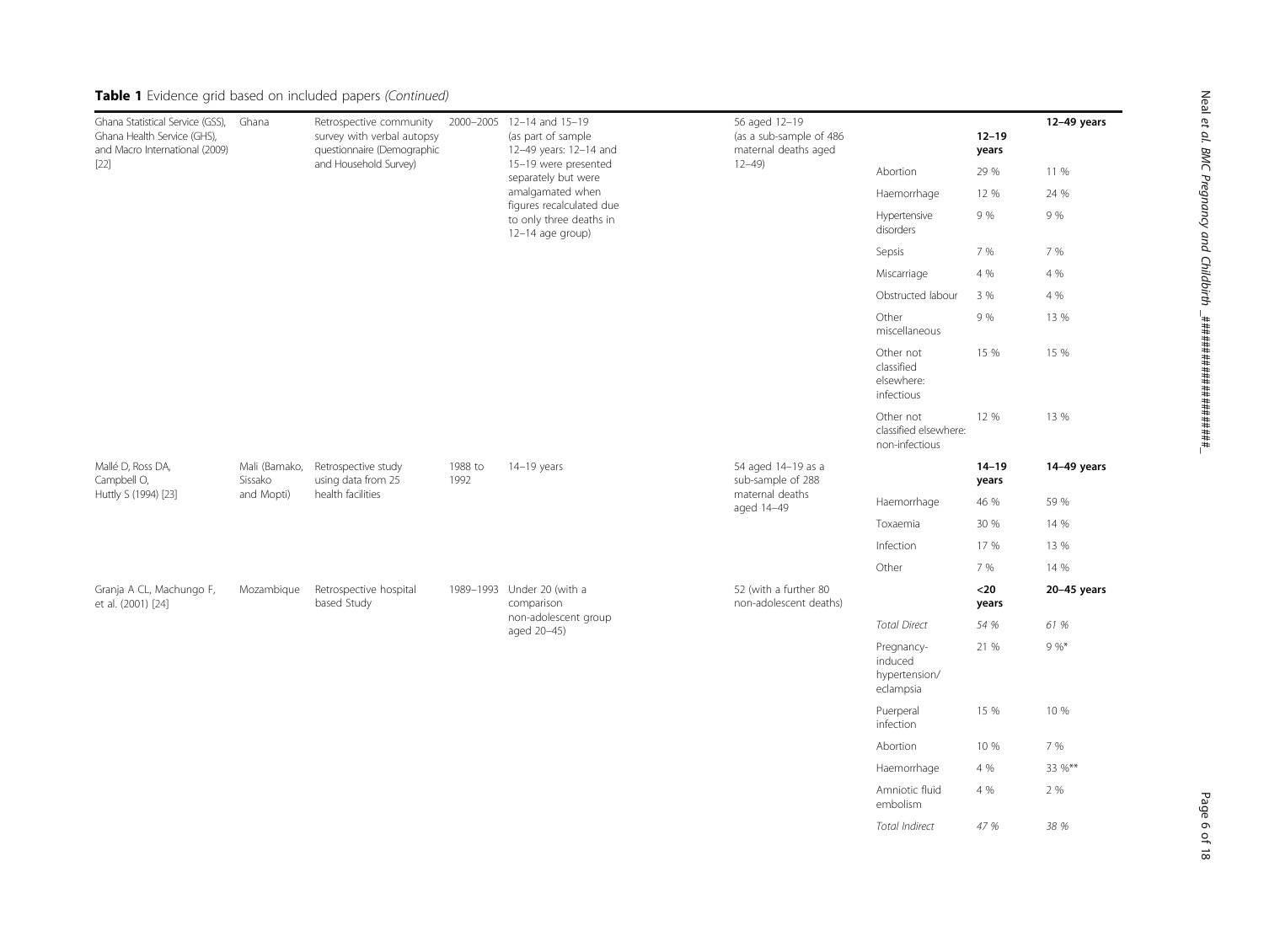|                                                |        |                                              |  |                                                             |  |                                               | Malaria                               | 27 %               | 12 %**        |
|------------------------------------------------|--------|----------------------------------------------|--|-------------------------------------------------------------|--|-----------------------------------------------|---------------------------------------|--------------------|---------------|
|                                                |        |                                              |  |                                                             |  |                                               | Anaemia                               | 6 %                | 6 %           |
|                                                |        |                                              |  |                                                             |  |                                               | Meningitis                            | 6 %                | 4 %           |
|                                                |        |                                              |  |                                                             |  |                                               | Other indirect                        | 6 %                | 16 %          |
| Lema VM, Changole J,<br>Kanyighe C, Malunga EV | Malawi | Retrospective study<br>using tertiary health |  | 1999-2000 10§§-19 years (as part of a<br>sample aged 16-40) |  | 42 (as a subset of the<br>total sample of 204 |                                       | $10 - 19$<br>years | $16-40$ years |
| $(2005)$ $[29]$                                |        | facility data                                |  |                                                             |  | maternal deaths aged<br>$10 - 40$             | Postabortal sepsis                    | 36 %               | N/A           |
|                                                |        |                                              |  |                                                             |  |                                               | Puerperal sepsis                      | 21 %               | 29 %          |
|                                                |        |                                              |  |                                                             |  |                                               | Postabortal<br>haemorrhage            | 10 %               | N/A           |
|                                                |        |                                              |  |                                                             |  |                                               | Ectopic pregnancy                     | 10 %               | 3 %           |
|                                                |        |                                              |  |                                                             |  |                                               | Meningitis                            | 10 %               | 10 %          |
|                                                |        |                                              |  |                                                             |  |                                               | Pneumonia                             | 10 %               | N/A           |
|                                                |        |                                              |  |                                                             |  |                                               | Eclampsia                             | 2 %                | N/A           |
|                                                |        |                                              |  |                                                             |  |                                               | Other                                 | 2 %                | 6 %           |
|                                                |        |                                              |  |                                                             |  |                                               | Postabortal<br>complications          | N/A                | N/A           |
|                                                |        |                                              |  |                                                             |  |                                               | Other infections                      | N/A                | 24 %          |
|                                                |        |                                              |  |                                                             |  |                                               | Obstetric<br>haemorrhage              | N/A                | 20 %          |
|                                                |        |                                              |  |                                                             |  |                                               | Ruptured uterus/<br>obstructed labour | N/A                | 11 %          |
|                                                |        |                                              |  |                                                             |  |                                               | Heart failure<br>(due to anaemia)     | N/A                | 3 %           |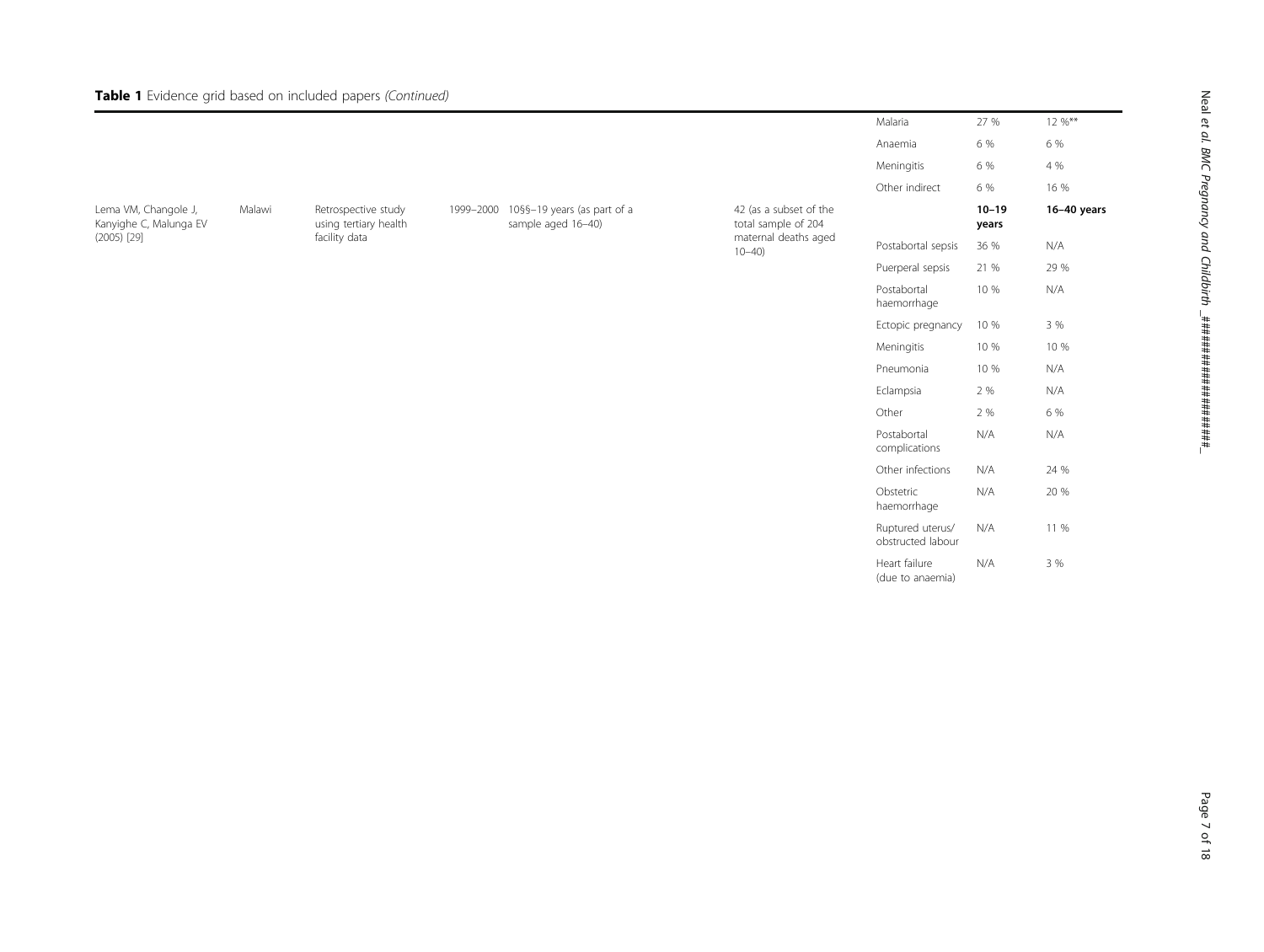|                                           |                                 |                                                               |                     |             |    | Not established                                       | N/A                | 2 %                                        |
|-------------------------------------------|---------------------------------|---------------------------------------------------------------|---------------------|-------------|----|-------------------------------------------------------|--------------------|--------------------------------------------|
|                                           |                                 |                                                               |                     |             |    |                                                       |                    | 3 %                                        |
| Nkata M (1997) [28]                       | Zambia<br>(Luapula<br>province) | Retrospective study<br>using secondary level<br>hospital data | 1993-5              | 13-19 years | 33 |                                                       | $13 - 19$<br>years | ${\sf No}$<br>comparison<br>data available |
|                                           |                                 |                                                               |                     |             |    | <b>Total Direct</b>                                   | 69 %               |                                            |
|                                           |                                 |                                                               |                     |             |    | Sepsis due to:                                        |                    |                                            |
|                                           |                                 |                                                               |                     |             |    | - Obstructed labour 36 %<br>with uterine<br>rupture   |                    |                                            |
|                                           |                                 |                                                               |                     |             |    | - Obstructed labour 9 %<br>without uterine<br>rupture |                    |                                            |
|                                           |                                 |                                                               |                     |             |    | - Abortion                                            | 9 %                |                                            |
|                                           |                                 |                                                               |                     |             |    | - Puerperal sepsis                                    | 3 %                |                                            |
|                                           |                                 |                                                               |                     |             |    | Haemorrhage due<br>to:                                |                    |                                            |
|                                           |                                 |                                                               |                     |             |    | - Caesarean section 6 %                               |                    |                                            |
|                                           |                                 |                                                               |                     |             |    | - Ectopic<br>pregnancy                                | 3 %                |                                            |
|                                           |                                 |                                                               |                     |             |    | Eclampsia                                             | 3 %                |                                            |
|                                           |                                 |                                                               |                     |             |    | Total Indirect                                        | 30 %               |                                            |
|                                           |                                 |                                                               |                     |             |    | Malaria                                               | 18 %               |                                            |
|                                           |                                 |                                                               |                     |             |    | HIV infection                                         | 6 %                |                                            |
|                                           |                                 |                                                               |                     |             |    | Meningitis                                            | 3 %                |                                            |
| Airede LR and Ekele BA<br>$(2003)$ $[27]$ | Nigeria                         | Retrospective hospital<br>based Study                         | 1990-1999 <19 years |             | 46 |                                                       | $19$<br>years      | No<br>comparison<br>data available         |
|                                           |                                 |                                                               |                     |             |    | Eclampsia                                             | 46 %               |                                            |
|                                           |                                 |                                                               |                     |             |    | Prolonged<br>obstructed labour                        | 30 %               |                                            |
|                                           |                                 |                                                               |                     |             |    | Anaemia                                               | $11\%$             |                                            |

Ruptured uterus 7 %

4 %

4 %

Postpartum haemorrhage

Abortion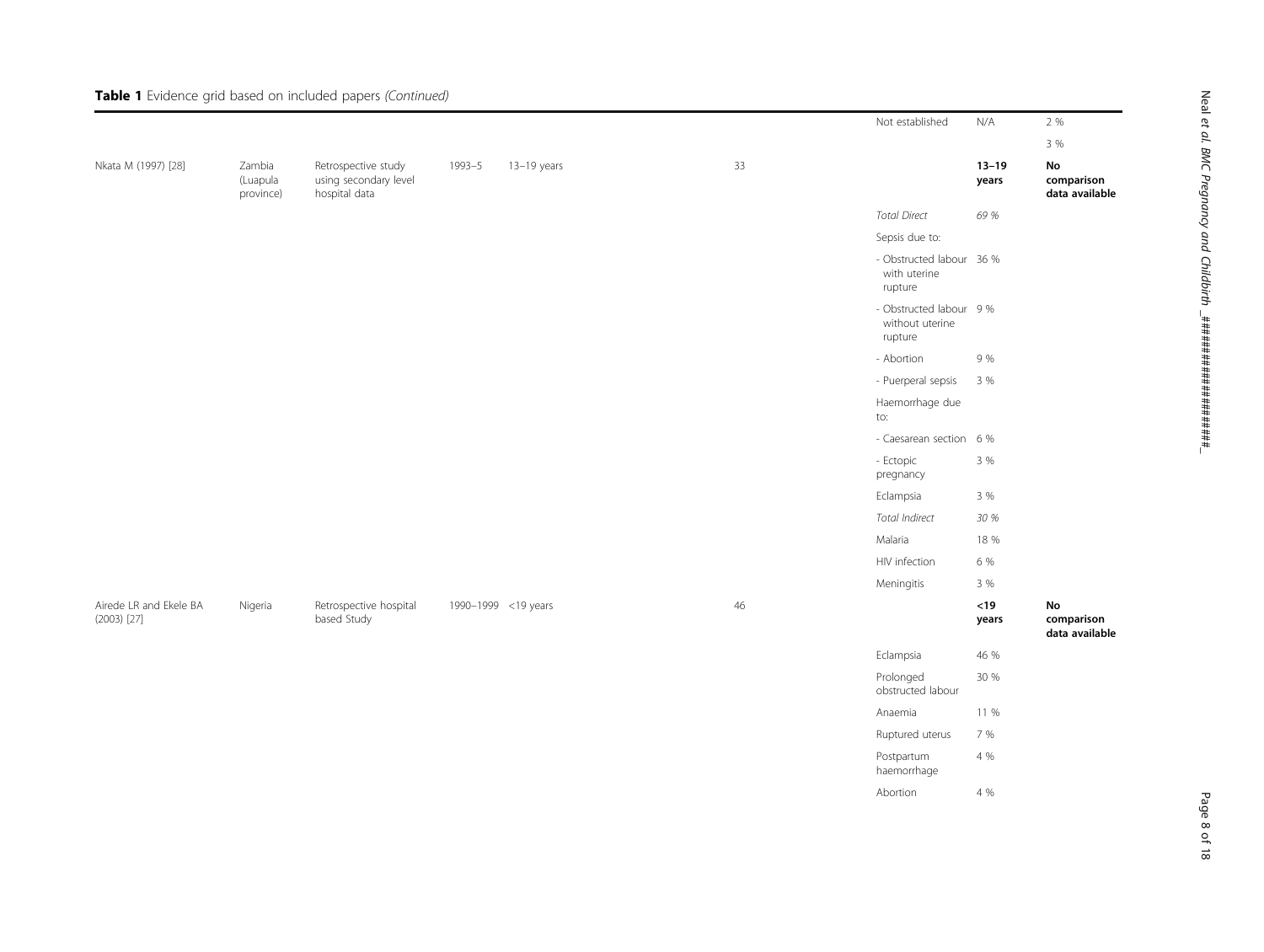|                                                     |                 |                                                                          |  |                       |    | Puerperal sepsis                                                                    | 4 %                |                                    |
|-----------------------------------------------------|-----------------|--------------------------------------------------------------------------|--|-----------------------|----|-------------------------------------------------------------------------------------|--------------------|------------------------------------|
|                                                     |                 |                                                                          |  |                       |    | Meningitis                                                                          | 2 %                |                                    |
|                                                     |                 |                                                                          |  |                       |    | Congestive cardiac 2 %<br>failure                                                   |                    |                                    |
|                                                     |                 |                                                                          |  |                       |    | Sickle cell disease                                                                 | 2 %                |                                    |
|                                                     |                 |                                                                          |  |                       |    | Total is over 100 %<br>as in some cases two<br>independent causes<br>were included) |                    |                                    |
| Ujah I, Aisien O,<br>Muthihir J, et al. (2005) [25] | Nigeria         | Prospective study using<br>(Plateau State) tertiary health facility data |  | 1991-2001 10-19 years | 25 |                                                                                     | $10 - 19$<br>years | No<br>comparison<br>data available |
|                                                     |                 |                                                                          |  |                       |    | <b>Total Direct</b>                                                                 | 76 %               |                                    |
|                                                     |                 |                                                                          |  |                       |    | Abortion                                                                            | 28 %               |                                    |
|                                                     |                 |                                                                          |  |                       |    | Sepsis                                                                              | 20 %               |                                    |
|                                                     |                 |                                                                          |  |                       |    | Eclampsia                                                                           | 20 %               |                                    |
|                                                     |                 |                                                                          |  |                       |    | Haemorrhage                                                                         | 8 %                |                                    |
|                                                     |                 |                                                                          |  |                       |    | Total Indirect                                                                      | 24 %               |                                    |
|                                                     |                 |                                                                          |  |                       |    | Sickle cell<br>anaemia                                                              | 8 %                |                                    |
|                                                     |                 |                                                                          |  |                       |    | Other indirect<br>causes                                                            | 16 %               |                                    |
| Okusanya B, Algere E, Abe A,                        | Nigeria         | Prospective study using                                                  |  | 2008-2012 15-19 years | 16 |                                                                                     |                    |                                    |
| Ibrahim H and Salawu R<br>$(2013)$ $[26]$           | (Katsina State) | maternal mortality<br>database in tertiary                               |  |                       |    |                                                                                     |                    | 15-19 years 15-45 years            |
|                                                     |                 | health facility                                                          |  |                       |    | Pre-eclampsia/<br>eclampsia                                                         | 37.5 %             | 18.9%                              |
|                                                     |                 |                                                                          |  |                       |    | Obstructed labour/<br>uterine rupture                                               | 13 %               | 6.8 %                              |
|                                                     |                 |                                                                          |  |                       |    | Puerperal sepsis                                                                    | 13 %               | 12.2 %                             |
|                                                     |                 |                                                                          |  |                       |    | Tetanus in<br>puerperium                                                            | 13 %               | 5.4 %                              |
|                                                     |                 |                                                                          |  |                       |    | Haemorrhage                                                                         | 12 %               | 21.6                               |

Sickle cell anaemia

Anaemia

6 %

6 %

 $N/A$ 

8.1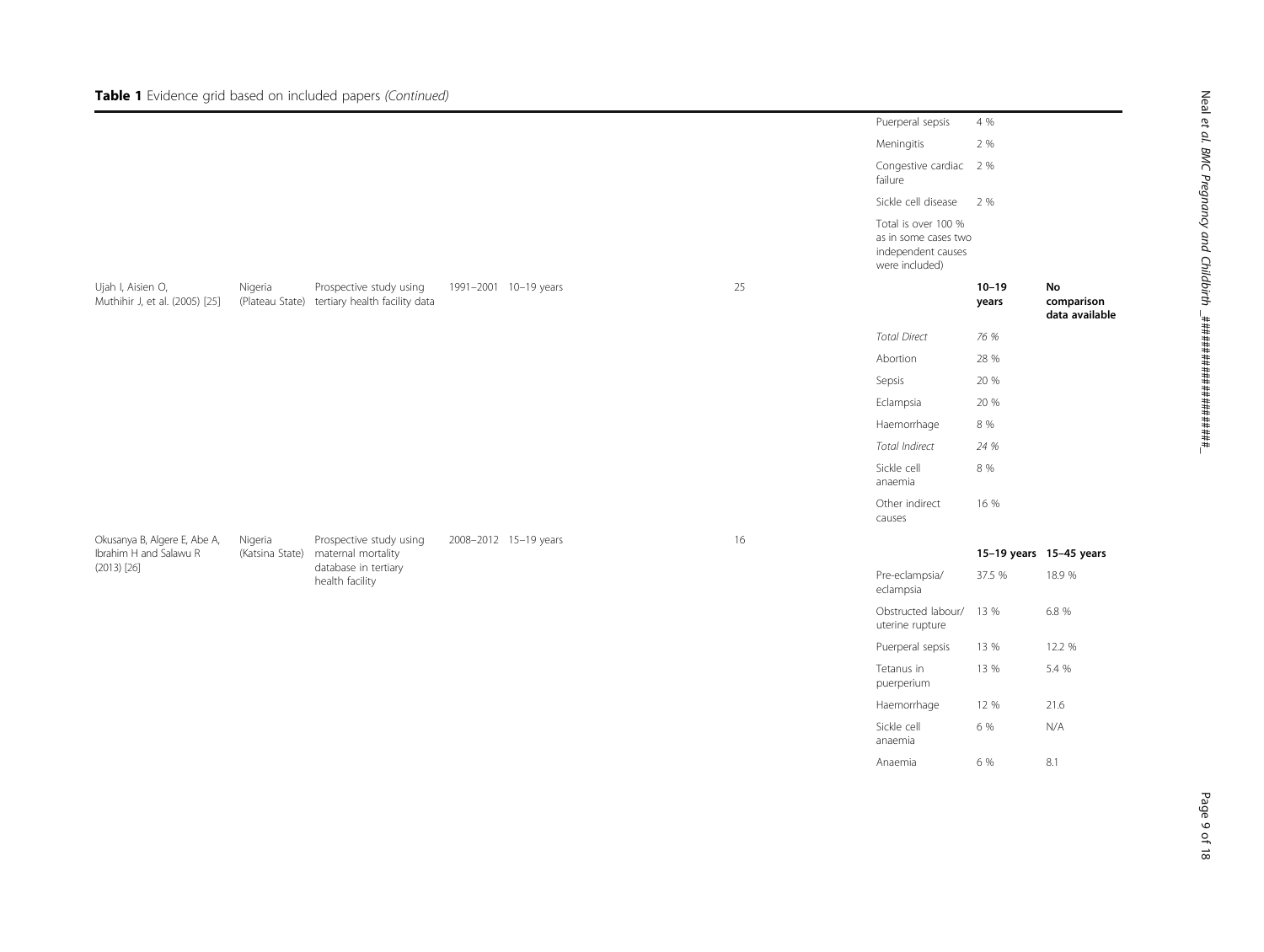| South East Asia                                                |                        |                                                                 |        |                       |                                                              |                            |                    |                    |
|----------------------------------------------------------------|------------------------|-----------------------------------------------------------------|--------|-----------------------|--------------------------------------------------------------|----------------------------|--------------------|--------------------|
| Fauveau V, Koenig MA,<br>Chakraborty J, et al.                 | Bangladesh<br>(Matlab) | Data gathered from<br>community based                           |        | 1976-1985 15-19 years | 78 adolescent deaths<br>(originally 94 but 16                |                            | $15 - 19$<br>years | $20 - 34$<br>years |
| $(1988)$ [30]                                                  |                        | demographic<br>surveillance system,                             |        |                       | deaths from incidental<br>causes removed and                 | <b>Total Direct</b>        | 88 %               | 85 %               |
|                                                                |                        | with additional<br>information gathered                         |        |                       | results recalculated)<br>as a subsample of                   | Toxaemia/<br>eclampsia     | 22 %               | 14 %               |
|                                                                |                        | from health staff,<br>health records and                        |        |                       | 387 deaths age 15-45<br>years                                | Abortion                   | 20 %               | 16 %               |
|                                                                |                        | interviews with<br>families                                     |        |                       |                                                              | Postpartum<br>haemorrhage  | 18 %               | 21 %               |
|                                                                |                        |                                                                 |        |                       |                                                              | Other obstetric            | 14 %               | 18 %               |
|                                                                |                        |                                                                 |        |                       |                                                              | Obstructed labour          | 7 %                | 7 %                |
|                                                                |                        |                                                                 |        |                       |                                                              | Postpartum sepsis          | 6 %                | 8 %                |
|                                                                |                        |                                                                 |        |                       |                                                              | Concomitant                | 12 %               | 14 %               |
|                                                                |                        |                                                                 |        |                       |                                                              | Medical causes             | 7 %                | 7 %                |
|                                                                |                        |                                                                 |        |                       |                                                              | Unspecified                | 5 %                | 7 %                |
| Yusuf HR, Akhter HH,<br>Chowdhury ME,<br>Rochat RW (2007) [17] | Bangladesh             | Data and health care<br>provider interviews from<br>4751 health | 1995/6 | $10-19$ years         | $10 - 19$<br>1038 as a sub-sample<br>of 8821 maternal deaths |                            | $10 - 19$<br>years | $10 - 50$<br>years |
|                                                                |                        | facilities in<br>Bangladesh.                                    |        |                       | aged 10-50                                                   | <b>Total Direct</b>        | 89 %               | 88 %               |
|                                                                |                        |                                                                 |        |                       |                                                              | Eclampsia                  | 47 %               | 29 %               |
|                                                                |                        |                                                                 |        |                       |                                                              | Abortion-related<br>causes | 12 %               | 18 %               |
|                                                                |                        |                                                                 |        |                       |                                                              | PPH / APH                  | 10 %               | 10 %               |
|                                                                |                        |                                                                 |        |                       |                                                              | Obstructed labour          | 9 %                | 14 %               |
|                                                                |                        |                                                                 |        |                       |                                                              | Retained placenta          | 5 %                | 8 %                |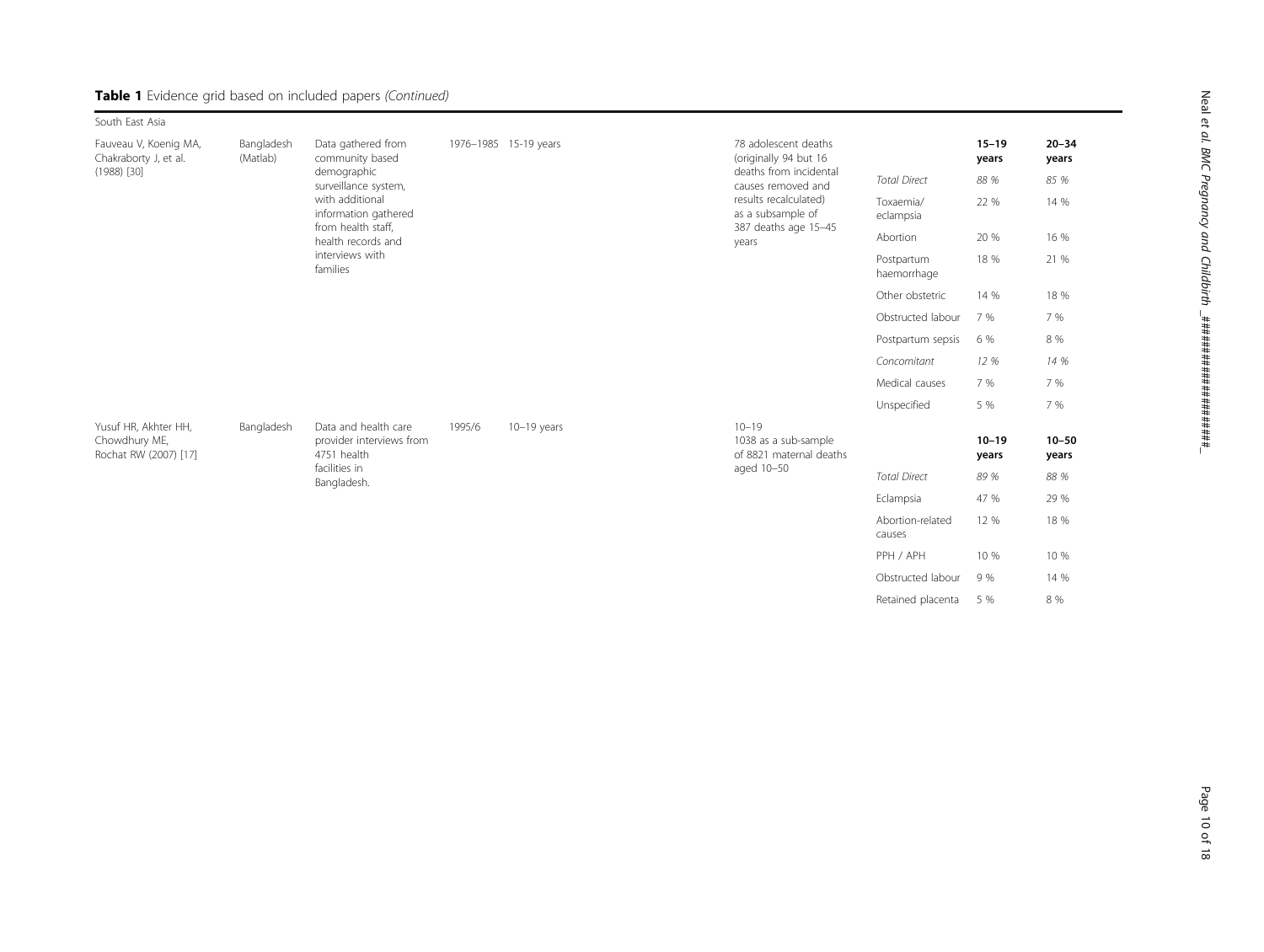|                                                                           |                              |                                                                      |      |                                                                                    |                                                                 | Other obstructed<br>causes         | 4 %                | 7 %                                |
|---------------------------------------------------------------------------|------------------------------|----------------------------------------------------------------------|------|------------------------------------------------------------------------------------|-----------------------------------------------------------------|------------------------------------|--------------------|------------------------------------|
|                                                                           |                              |                                                                      |      |                                                                                    |                                                                 | Tetanus                            | 2 %                | 2 %                                |
|                                                                           |                              |                                                                      |      |                                                                                    |                                                                 | Total Indirect                     | 11 %               | 12 %                               |
| Latin America and<br>Caribbean/PAHO                                       |                              |                                                                      |      |                                                                                    |                                                                 |                                    |                    |                                    |
| Souza ML, Burgardt D,<br>Ferreira LAP, Bub MBC,<br>Monticelli M, Lentz HE | Santa<br>Catarina,<br>Brazil | Retrospective population<br>based study                              |      | 1994-2005 10-19 years                                                              | 58<br>(originally 64, but 6 deaths<br>classified as "unrelated" |                                    | $10 - 19$<br>years | No<br>comparison<br>data available |
| $(2010)$ [31]                                                             |                              |                                                                      |      |                                                                                    | were removed and<br>proportions recalculated)                   | <b>Total Direct</b>                | 74 %               |                                    |
|                                                                           |                              |                                                                      |      |                                                                                    |                                                                 | Toxaemia                           | 29 %               |                                    |
|                                                                           |                              |                                                                      |      |                                                                                    |                                                                 | Infection                          | 17 %               |                                    |
|                                                                           |                              |                                                                      |      |                                                                                    |                                                                 | Haemorrhage                        | 16 %               |                                    |
|                                                                           |                              |                                                                      |      |                                                                                    |                                                                 | Other direct                       | 12 %               |                                    |
|                                                                           |                              |                                                                      |      |                                                                                    |                                                                 | Total Indirect                     | 26 %               |                                    |
| de Sigueira AAF, Tanaka<br>ACd'A (1986) [32]                              | Brazil                       | Retrospective review of<br>health records and official<br>statistics | 1980 | 10-19 years (10-14 and<br>15-19 years were presented<br>separately but were        | 306 (18 aged 10-14<br>288 aged 15-19 years)                     |                                    | $10 - 19$<br>years | No<br>comparison<br>data available |
|                                                                           |                              |                                                                      |      | amalgamated for this<br>study due to small number of deaths in 12-14<br>age group) |                                                                 | Hypertensive<br>disorders          | 47 %               |                                    |
|                                                                           |                              |                                                                      |      |                                                                                    |                                                                 | Sepsis                             | 16 %               |                                    |
|                                                                           |                              |                                                                      |      |                                                                                    |                                                                 | Haemorrhage                        | 8 %                |                                    |
|                                                                           |                              |                                                                      |      |                                                                                    |                                                                 | Abortion                           | 6 %                |                                    |
|                                                                           |                              |                                                                      |      |                                                                                    |                                                                 | Embolism                           | 2 %                |                                    |
|                                                                           |                              |                                                                      |      |                                                                                    |                                                                 | Other pregnancy-<br>related causes | 12 %               |                                    |
|                                                                           |                              |                                                                      |      |                                                                                    |                                                                 | Other                              | 7 %                |                                    |
| Donoso ES and Carvajal C<br>$(2012)$ [19]                                 | Chile                        | Retrospective study of<br>statistics from the                        |      | 2000-2009 15-19 years                                                              | 36 as a sub-sample of 431<br>maternal deaths aged 15-49         |                                    | $15 - 19$<br>years | $20 - 49$<br>years                 |
|                                                                           |                              | yearbooks of Chile's<br>National Institute of<br>Statistics          |      |                                                                                    |                                                                 | Hypertensive<br>disorders          | 44 %               | 30 %                               |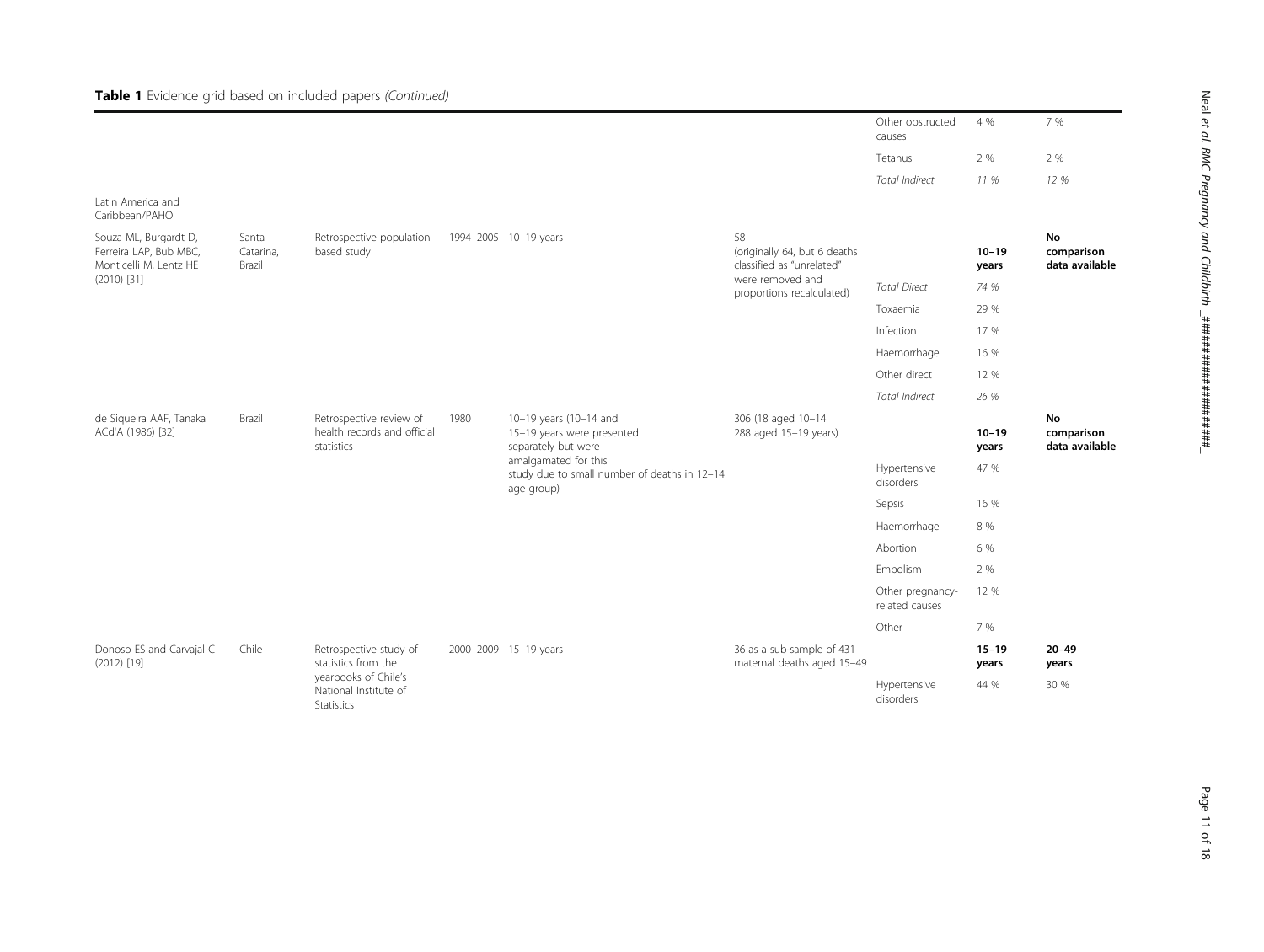|                           |      |                                         |                          |    | Abortion                                                                                                                                      | 18 %      | 11 %                            |
|---------------------------|------|-----------------------------------------|--------------------------|----|-----------------------------------------------------------------------------------------------------------------------------------------------|-----------|---------------------------------|
|                           |      |                                         |                          |    | Obstetric embolism                                                                                                                            | 6 %       | 6 %                             |
|                           |      |                                         |                          |    | Postpartum<br>haemorrhage                                                                                                                     | 3 %       | 6 %                             |
|                           |      |                                         |                          |    | Puerperal sepsis                                                                                                                              | 3 %       | 5 %                             |
|                           |      |                                         |                          |    | Ectopic pregnancy                                                                                                                             | N/A       | 7 %                             |
|                           |      |                                         |                          |    | Concurrent illness                                                                                                                            | 28 %      | 35 %                            |
|                           |      |                                         |                          |    | Percentages were<br>calculated based<br>on births within<br>each age groups<br>and numbers of<br>deaths by cause<br>within each age<br>group. |           |                                 |
| Acosta Chavez (2003) [33] | Peru | Retrospective from tertiary<br>hospital | 1986-2002 Under 20 years | 30 |                                                                                                                                               | <20 years | No comparison<br>data available |
|                           |      |                                         |                          |    | <b>Total Direct</b>                                                                                                                           | 70 %      |                                 |
|                           |      |                                         |                          |    | Septic abortion                                                                                                                               | 33 %      |                                 |
|                           |      |                                         |                          |    | Infections                                                                                                                                    | 17 %      |                                 |
|                           |      |                                         |                          |    | Haemorrhage                                                                                                                                   | 13 %      |                                 |
|                           |      |                                         |                          |    | Toxaemia                                                                                                                                      | 7 %       |                                 |
|                           |      |                                         |                          |    | Total Indirect                                                                                                                                | 30 %      |                                 |
|                           |      |                                         |                          |    | Pulmonary<br>tuberculosis                                                                                                                     | 10 %      |                                 |
|                           |      |                                         |                          |    | Liver failure                                                                                                                                 | 7 %       |                                 |
|                           |      |                                         |                          |    | Others                                                                                                                                        | 13 %      |                                 |

§These figures were not presented in the paper, but were provided by the author in <sup>a</sup> personal communication

§§There is a discrepancy in the paper on youngest age

\*/\*\*difference between adolescents and non-adolescents significant at 5 %/1 % level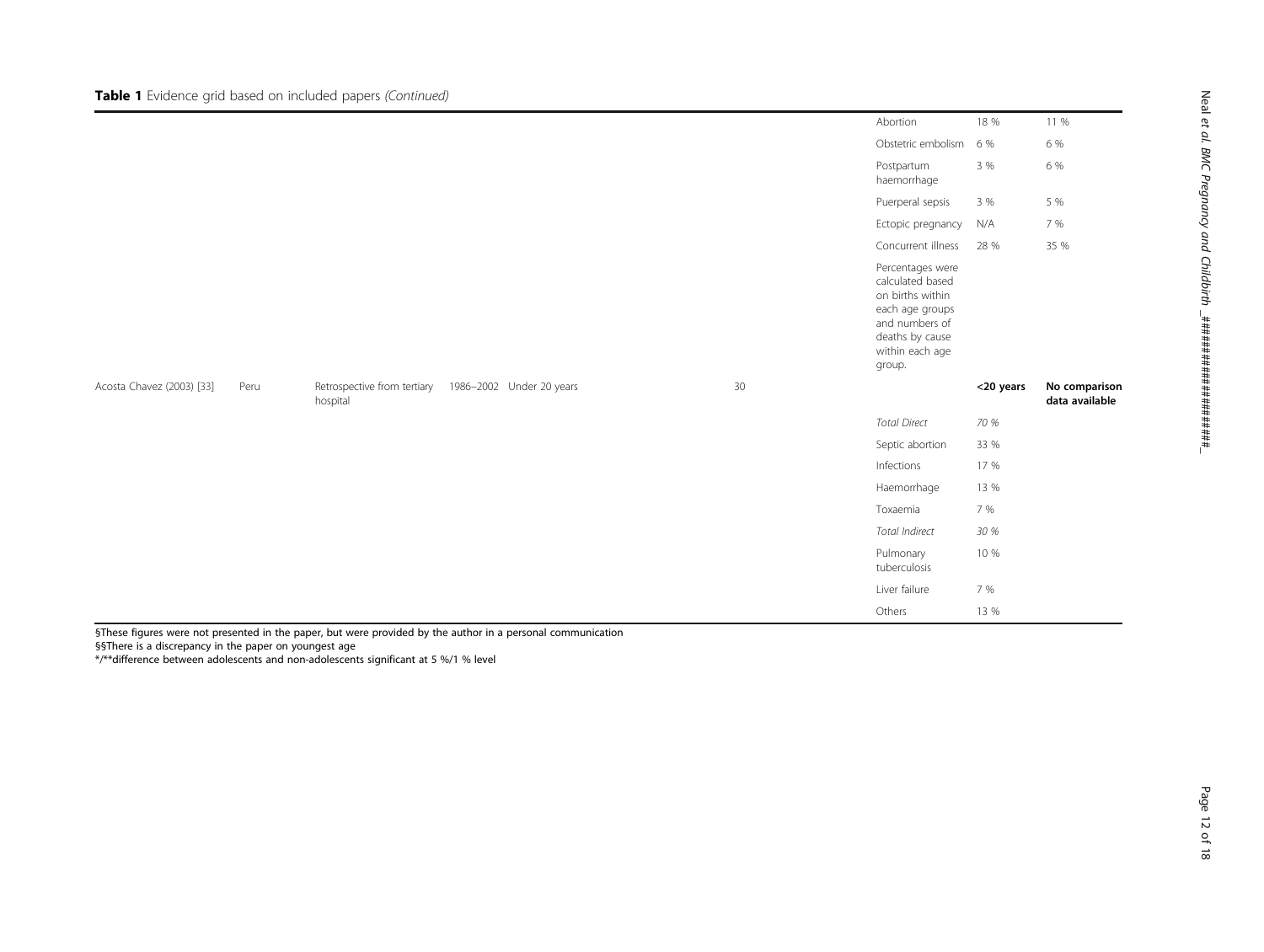<span id="page-12-0"></span>Table 2 Range of estimates of % maternal deaths in adolescents attributable to five main direct causes

|                            | Range of estimates from included studies of % maternal deaths in adolescents attributable to cause                                                                                                                                                                                                                                                                                                                                                                                                                                                                                                                     |
|----------------------------|------------------------------------------------------------------------------------------------------------------------------------------------------------------------------------------------------------------------------------------------------------------------------------------------------------------------------------------------------------------------------------------------------------------------------------------------------------------------------------------------------------------------------------------------------------------------------------------------------------------------|
| Haemorrhage                | 3 % (Donoso 2012) [19]<br>4 % (Airede et al. 2003) [27]<br>4 % (Granja et al. 2001) [24]<br>8 % (Ujah et al. 2005) [25]<br>8 % (de Siqueira 1986) [32]<br>9 % (Nkata 1997) [28]<br>10 % (Lema et al. 2005) Post-abortal haemorrhage only<br>10 % (Yusuf et al. 2007) [17]<br>11 % (Asamoah et al. 2011) [18]<br>12 % (Ghana Statistical Services et al. 2009) [22]<br>12 % (Okusanya et al. 2013) [26]<br>13 % (Acosta Chavez 2003) [33]<br>16 % (Souza et al. 2010) [31]<br>18 % (Fauveau et al. 1988) [30]<br>46 % (Mallé et al. 1994) [23]                                                                          |
| Hypertensive disorder      | 2 % (Lema et al. 2005)<br>3 % (Nkata 1997) [28]<br>7 % (Acosta Chavez 2003) [33]<br>8 % (Asamoah et al. 2011) [18]<br>9 % (Ghana Statistical Services et al. 2009) [22]<br>20 % (Ujah et al. 2005) [25]<br>21 % (Granja et al. 2001) [24]<br>22 % (Fauveau et al. 1988) [30]<br>29 % (Souza et al. 2010) [31]<br>30 % (Mallé et al. 1994) [23]<br>38 % (Okusanya et al. 2013) [26]<br>44 % (Donoso 2012) [19]<br>46 % (Airede et al. 2003) [27]<br>47 % (Yusuf et al. 2007) [17]<br>47 % (de Sigueira 1986) [32]                                                                                                       |
| Maternal peripartum sepsis | 3 % (Donoso 2012) [19]<br>4 % (Airede et al. 2003) [27]<br>6 % (Asamoah et al. 2011) [18]<br>6 % (Fauveau et al. 1988) [30]<br>7 % (Ghana Statistical Services et al. 2009) [22]<br>13 % (Okusanya et al. 2013) [26]<br>15 % (Granja et al. 2001) [24]<br>16 % (de Siqueira 1986) [32]<br>17 % (Mallé et al. 1994) Classified as "infection" [23]<br>17 % (Souza et al. 2010) Classified as "infection" [31]<br>17 % (Acosta Chavez 2003) [33]<br>20 % (Ujah et al. 2005) [25]<br>21 % (Lema et al. 2005) Not including post-abortal sepsis<br>48 % (Nkata 1997) Includes sepsis resulting from obstructed labour [28] |
| Obstructed labour          | 3 % (Ghana Statistical Services et al. 2009) [22]<br>5 % (Asamoah et al. 2011) [18]<br>7 % (Fauveau et al. 1988) [30]<br>9 % (Yusuf et al. 2007) [17]<br>13 % (Okusanya et al. 2013) [26]<br>30 % (Airede et al. 2003) [27]<br>45 % (Nkata 1997) Includes sepsis resulting from obstructed labour [28]                                                                                                                                                                                                                                                                                                                 |
| Abortion                   | 4 % (Airede et al. 2003) [27]<br>6 % (de Sigueira 1986) [32]<br>9 % (Nkata 1997) [28]<br>10 % (Granja et al. 2001) [24]<br>12 % (Yusuf et al. 2007) [17]<br>3 % (Donoso 2012) [19]<br>20 % (Fauveau et al. 1988) [30]<br>28 % (Ujah et al. 2005) [25]<br>29 % (Asamoah et al. 2011) [18]<br>29 % (Ghana Statistical Services et al. 2009) [22]<br>33 % (Acosta Chavez 2003) [33]<br>36 % (Lema et al. 2005) Post-abortal haemorrhage and infection                                                                                                                                                                     |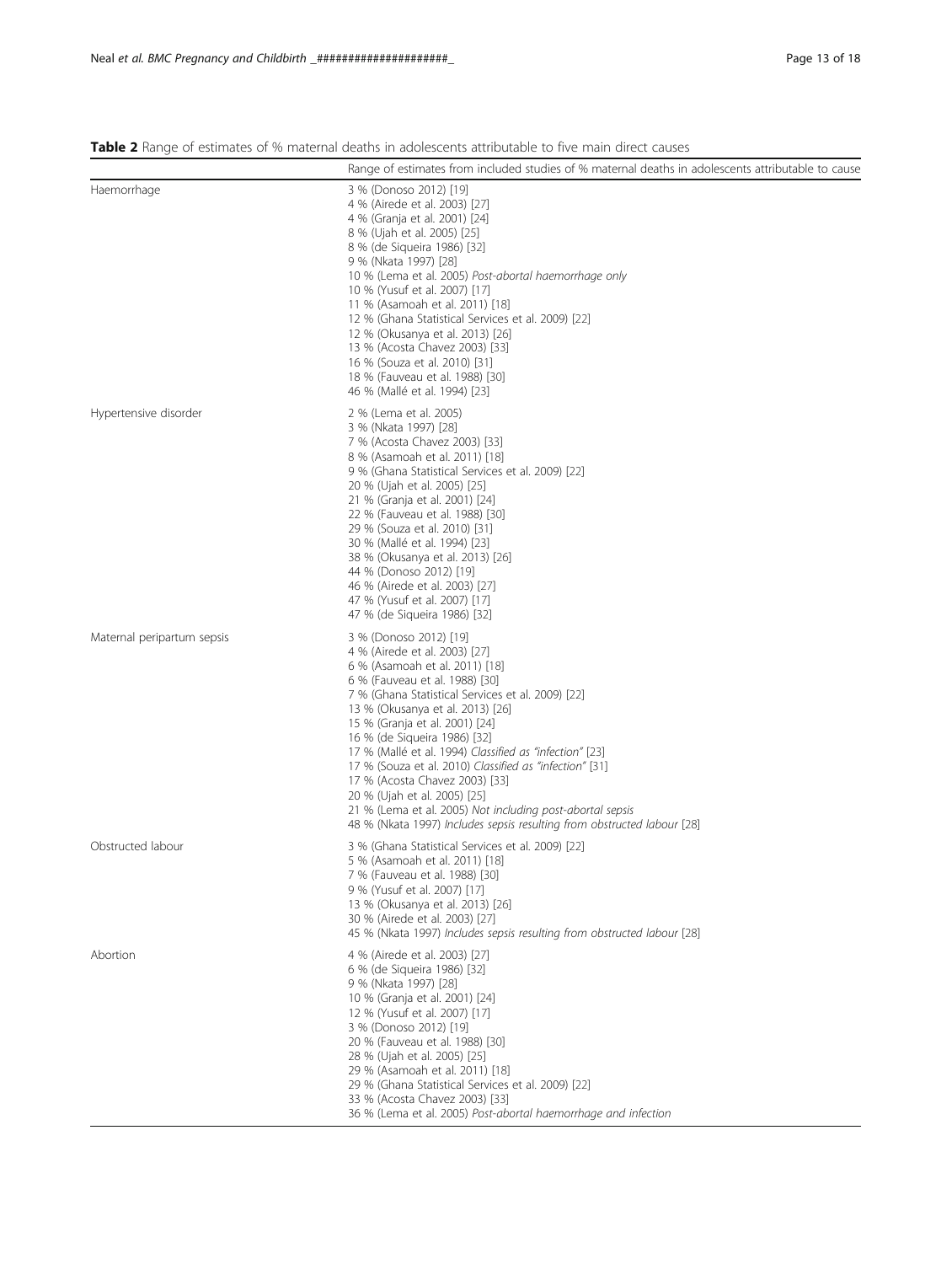14–49 years and in Mozambique [\[24](#page-17-0)] eclampsia caused 21 % of the adolescent maternal deaths: a significantly greater proportion than for older women (9 %). Only two in studies these proportions were seen to be low: a study in Zambia found that 3 % of adolescent deaths were attributable to eclampsia [[28\]](#page-17-0) and in Malawi only 2 % were due to this cause [[29\]](#page-17-0). These figures are generally markedly higher than the 16 % suggested for eclampsia in sub-Saharan Africa by Say et al. [\[10](#page-16-0)].

The two Bangladeshi studies found that 22 % [\[30\]](#page-17-0) and 47 % [[17](#page-16-0)] of adolescent maternal deaths were attributable to pre-eclampsia or eclampsia. These estimates were markedly higher in adolescents than for older age groups in both studies. With the exception of Acosta Chavez's study [[33](#page-17-0)] in Peru, hypertensive disorders were the leading cause of death for adolescents across the various studies from Latin America, ranging from 29 % [\[31\]](#page-17-0) to 47 % [[32](#page-17-0)], and these are markedly higher than comparative figures (22 %) given by Say et al. [\[10\]](#page-16-0) for Latin America.

#### Maternal peripartum sepsis

Peripartum or puerperal sepsis is can be defined as a bacterial infection of the genital tract occurring between the onset of rupture of membranes or labour and the 42nd day postpartum [[35](#page-17-0)]. Our review shows this to be another important cause of death among adolescents, but estimates varied widely. In Zambia Nkata [\[28](#page-17-0)] found over 50 % of adolescent maternal deaths were due to sepsis, but these included sepsis resulting from obstructed labour (with or without uterine rupture) which might be categorised differently in other studies. The three Nigerian studies found that 20 % [\[26](#page-17-0)], 13 % [[27\]](#page-17-0) and 4 % [[28\]](#page-17-0) of adolescent maternal deaths were a result of sepsis. Research in Mali [\[23](#page-17-0)] found 17 % of all adolescent maternal deaths were from this cause, with similar findings of 15 % in Mozambique [[24\]](#page-17-0). An estimate of 21 % was presented from the Malawian study [[29\]](#page-17-0) but were lower in the Ghanaian studies [[18, 22\]](#page-17-0). In Bangladesh sepsis was not recorded as a cause of any maternal deaths in Yusuf et al.'s study [[17](#page-16-0)], but made up 6 % of adolescent maternal deaths in Fauveau et al.'s paper [[30\]](#page-17-0). Where estimates were also available from other age groups, no discernible patterns were evident: whilst in some studies the estimates for adolescents were somewhat higher [[23, 24](#page-17-0)], in others they were lower [\[29\]](#page-17-0) and in some they were very similar [\[18, 26](#page-17-0), [30\]](#page-17-0). Three of the Latin American studies had very similar estimates of 16 or 17 %, whereas the fourth was much lower at 3 % [\[19](#page-17-0)].

#### Obstructed labour and ruptured uterus

Labour is classed as obstructed when the presenting part of the fetus cannot progress into the pelvis despite strong contractions [[36\]](#page-17-0). Evidence from the studies was somewhat confusing on this, partly because of the way the cause of death was defined (e.g. the causes were variously categorised as obstructed labour, ruptured uterus, sepsis resulting from obstructed labour/ruptured uterus), and a number of studies did not report this cause at all [[19, 23](#page-17-0)–[25](#page-17-0), [29](#page-17-0), [31](#page-17-0)–[33\]](#page-17-0).

One Nigerian study suggests 30 % of maternal deaths were due to "prolonged obstructed labour" [[27](#page-17-0)] with a further 7 % due to ruptured uterus, while another [[26](#page-17-0)] suggests a much lower estimate of 13 %. The Zambian study shows 45 % of adolescent maternal deaths were due to sepsis caused as a result of obstructed labour with or without uterine rupture [\[28\]](#page-17-0). Asamoah et al. [[18](#page-17-0)] show that 5 % of adolescent maternal deaths result from this cause in Ghana, and the Ghana Statistical Service (GSS) estimates this at 3 % [[22\]](#page-17-0). In Bangladesh, Yusuf et al. [[17\]](#page-16-0) and Fauveau et al. [\[30\]](#page-17-0) found that 9 and 7 % of deaths respectively were due to obstructed labour (with Yusuf assigning a further 4 % to "other obstructed causes"). Only four studies provide comparisons with older age groups: in three [[18, 22](#page-17-0), [30\]](#page-17-0) the proportion of deaths assigned to this cause is the same or very similar, but in one [[23](#page-17-0)] it is higher in adolescents. However, most estimates were larger than Say et al.'s [[10\]](#page-16-0) estimates for sub Saharan Africa and Southern Asia, which were less than 3 %. None of the studies from Latin America provided specific data on obstructed labour.

#### Abortion-related death

The term abortion refers to expulsion of the products of conception from the uterus before the fetus is viable [[37\]](#page-17-0), and can be either spontaneous or induced. Induced abortion can be either 'safe' or 'unsafe' based on how it is conducted. An abortion is considered 'unsafe' if the procedure for terminating an unwanted pregnancy is conducted either by persons lacking the necessary skills or in an environment lacking minimal medical standards or both. The overwhelming majority of deaths in such situations result from complications of unsafe abortion.

Few studies, in this review, differentiated the data for abortion by type, and in those that did, the numbers were extremely small for spontaneous abortion so we aggregated them. The data on abortion as a cause of death show very marked differences between the studies. Of the three studies from Nigeria, one reported it to be 4 % [[27\]](#page-17-0), while in the second this was 28 % [[25](#page-17-0)], and in the third [\[26\]](#page-17-0) abortion was not cited as a cause at all. In the Malawian study this was very high, with an estimated 36 % of deaths caused by post-abortal sepsis and a further 10 % from post-abortal haemorrhage [\[29\]](#page-17-0). The proportion was also very high in both studies from Ghana [[18, 22](#page-17-0)]. In Mozambique and Zambia the figure was much lower at 10 and 9 % respectively [[24](#page-17-0), [28\]](#page-17-0). Figures for the two Bangladeshi studies were 20 % [[30\]](#page-17-0) and 12 % [[17\]](#page-16-0). In several studies the proportion of deaths assigned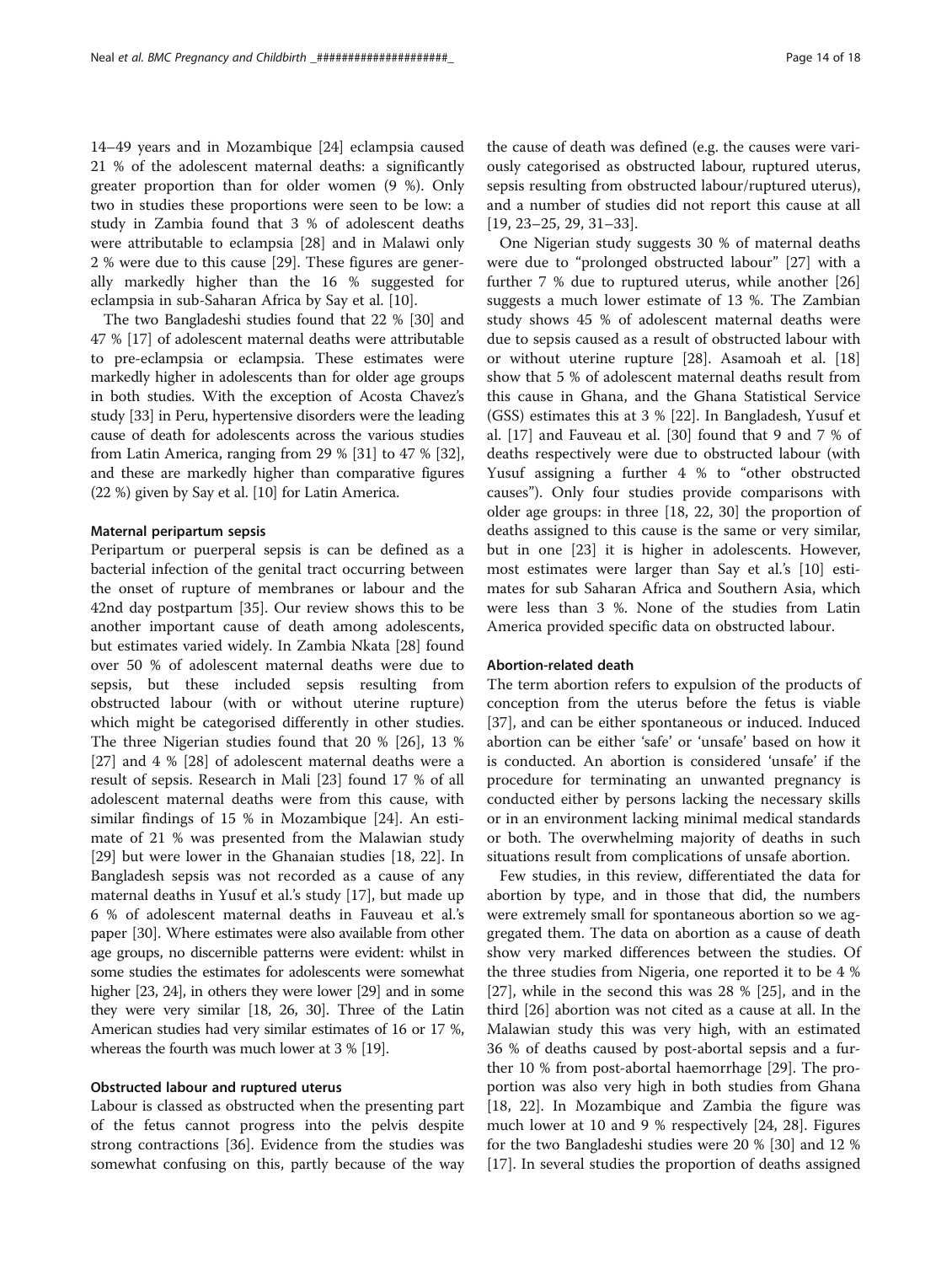to abortion was markedly higher for adolescents than for older women [\[18](#page-17-0), [29\]](#page-17-0), whereas for others it was similar [[24, 30\]](#page-17-0). Many of the figures are much higher than the 10 % for sub-Saharan Africa and 6 % for Southern Asia suggested by Say et al. [\[10\]](#page-16-0). In Latin America estimates were very high in the Mexican study (33 %) [[33\]](#page-17-0), and also high in Donoso and Carvajal's Chilean study at 18 % [[19\]](#page-17-0), which is somewhat greater than the 11 % assigned to the total sample group. Both estimates are higher than Say et al.'s [[10](#page-16-0)] estimate of 10 % for Latin America. De Siqueira et al. [\[33](#page-17-0)] suggest a lower estimate for Brazil of 6 %.

#### Indirect causes

Indirect maternal deaths are those resulting from previously existing diseases, or from diseases developed during pregnancy that were not due to direct obstetric causes but aggravated by the physiological effects of pregnancy.

Where estimates were possible from the data, estimates of the proportion of adolescent maternal deaths due to indirect causes varied widely from 11 % [\[17\]](#page-16-0) to 47 % [\[24](#page-17-0)]. Causes varied by study as well, but for a number of sub-Saharan African studies, infectious diseases were particularly important. Two studies found malaria a particularly important indirect cause of maternal mortality in adolescents. In Mozambique, 27 % of deaths in adolescents were from malaria [\[24](#page-17-0)], where it was the highest cause of death, compared to only 12 % in women aged 20 and over. In Zambia malaria was responsible for 18 % of deaths in adolescents [\[28](#page-17-0)]. Other indirect causes mentioned included other infectious diseases such as meningitis and tuberculosis, as well as anaemia.

In some countries, human immunodeficiency virus (HIV) infection rates are particularly high among sexually active adolescent girls [[38](#page-17-0)]. However, in the papers included in this review the only study that provides a figure specifically for HIV is from Zambia, which estimated 6 % of adolescent maternal deaths were attributable to this condition [[28\]](#page-17-0). One other study highlighted that it may be difficult to attribute HIV as a cause of death and it may be recorded as another condition [[25\]](#page-17-0). It is also worth noting that some of the studies are very old and data would be from before the HIV epidemic in sub-Saharan Africa became established.

#### **Discussion**

Unsurprisingly, in general the major causes of direct maternal deaths in adolescents are the same as for older women: eclampsia, peripartum sepsis, haemorrhage and abortion. Some studies also show obstructed labour and malaria as important causes of death. However, the contribution of each of these causes differs markedly between studies, which may reflect country or regional differences, although some caution needs to be exercised as it may reflect issues related to definitions or data quality, which are discussed later in this section. In addition some studies show that the main cause or causes of death differ between adolescents and older women.

Because of the limitations of the studies included, it is difficult to draw firm conclusions about how adolescent causes of death may differ from older women. However, there does appear to be reasonable evidence that eclampsia is a more important cause of death in adolescents than in older women. Some studies have confirmed that adolescents are at greater risk of developing pre-eclampia or eclampsia [\[7](#page-16-0)] although the physiological pathway is unclear. In addition a very high proportion of adolescent births will be first births, which also carries an increased risk of eclampsia. These findings point to the importance of ensuring adequate antenatal care for the detection and treatment of this condition in adolescents.

Additionally, based on these studies, haemorrhage seems to be a less important cause of death in adolescents than in older women. Aside from eclampsia and haemorrhage, however, findings for most other major causes (e.g. sepsis and abortion) tended to be inconclusive and inconsistent. The data on abortion are extremely heterogeneous and are likely to be prone to a number of limitations and biases that are discussed in the next section. However, several studies indicated unsafe abortion was an important cause of adolescent maternal death. It has been estimated that around 15 % of unsafe abortions are among adolescents [[39\]](#page-17-0), but this can vary by context. Many adolescents experience particular barriers in accessing contraception [[40, 41\]](#page-17-0), and a focus on providing youth friendly family planning services is therefore an essential component in reducing the burden of adolescent maternal mortality.

It might have been expected that obstructed labour would be a more important cause due to the commonly cited claim that adolescents are at a greater risk of this condition [\[42](#page-17-0)]. However, while most estimates from these papers were higher than regional estimates for all age groups by Say et al. [\[10](#page-16-0)], we were able to find little comparative evidence from the papers. In addition it is worth noting that obstructed labour may be an important cause of increased morbidity among adolescents, and there is evidence that the risk of fistula is greater among this younger group [\[43](#page-17-0)]. Lack of mortality from this condition, particularly in the Latin American studies, may reflect improvements in health services and access to caesarean section.

Some studies suggested very high proportions of deaths from malaria in adolescents, which is concerning. While there is evidence that adolescents are more likely to have malaria infection during pregnancy than older women [\[44\]](#page-17-0), a study in Uganda highlighted that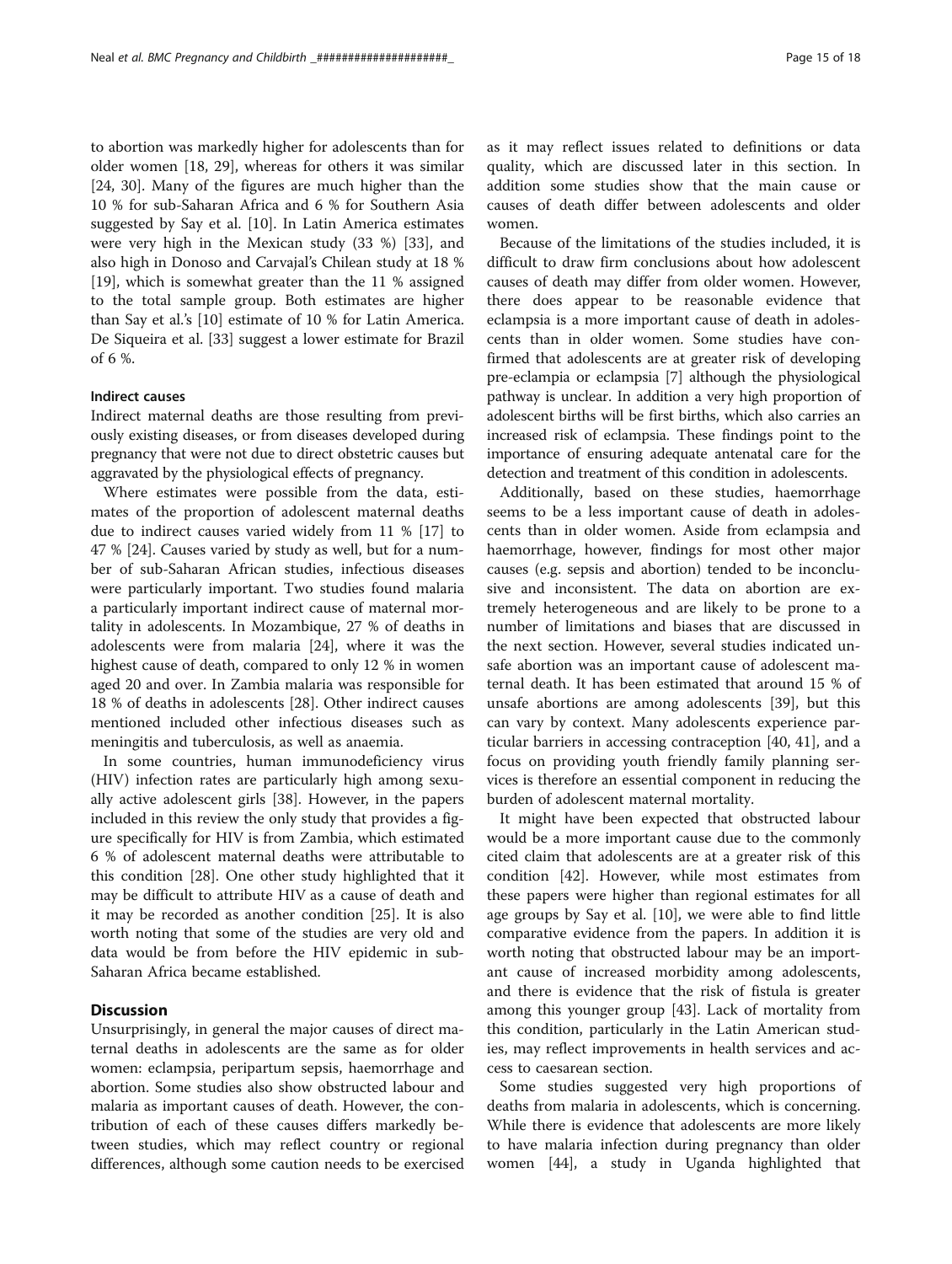pregnant adolescent girls tend not to recognise the risks posed by malaria during this time [[45](#page-17-0)]. This again emphasises the need for access to quality antenatal care for adolescents including, where appropriate, intermittent presumptive treatment of malaria.

#### Limitations and data quality

Our review is somewhat limited by both the quantity the quality of available studies. Most of the studies have relatively small numbers of adolescent deaths, which obviously makes the analysis of causes problematic due to sampling error. Only one of the studies provided confidence intervals or some other measures of variability for estimates, but we can assume that for most of these studies these would be large, making interpretation difficult. This may partially explain some of the variation, and larger scale studies should be developed in order to address this issue more conclusively. Further potential problems could arise from the method of determining cause of death. The majority of studies obtained cause of death from medical records (often retrospectively) which relies heavily on the skills of available medical staff, and (particularly in cases where the window between admission and death is short) diagnosis may be inaccurate or incomplete. Community based studies used verbal autopsy, which also has been found to provide inconsistent data on cause of maternal deaths [[46, 47\]](#page-17-0).

Bias could also be introduced through the fact that the majority of studies were facility based, and mostly took place in large hospitals in major cities. In many countries many births and a proportion of maternal deaths occur at home, so conditions that cause death more rapidly (e.g. haemorrhage) may be under-reported due to many women never reaching a health facility. As adolescent mothers are more likely to be poor and live in rural areas [[48, 49\]](#page-17-0), which are also the population groups that are least likely to access health care, or in some contexts may be less likely to seek care [[50](#page-17-0)] this source of bias may differentially affect them. Large scale community based studies overcome this problem, but may carry other potential sources of bias. However, it was not possible to identify any clear differences in major causes between community or hospital based studies in the papers included.

A further problem was lack of consistency between the studies as to how the causes of maternal deaths were categorised: only six of the fifteen studies [[17](#page-16-0)–[19](#page-17-0), [31](#page-17-0)– [33\]](#page-17-0) attempted to draw on the International Classification of Diseases (ICD) system when grouping causes of death. A recent study [\[51](#page-17-0)] demonstrated the feasibility of applying the most recent WHO maternal mortality ICD developed in 2012 [[52](#page-17-0)] to retrospective classification of causes of maternal mortality, and found it a feasible tool for use with existing datasets of maternal death reviews. It has an additional advantage of also allowing underlying and contributing factors to be recorded and analysed separately. Greater consistency among studies would enable more accurate comparisons across studies.

The findings on abortion as a cause of death show great variation not only between countries (which might be expected, particularly in the light of differing laws on obtaining safe abortion) but also within countries where more than one study is available. This is likely to result from a number of causes: in many countries there are marked geographical differences in access to safe abortion services, and ethnic and socio-cultural differences between populations may influence young women's perceived need to seek an unsafe abortion [\[53, 54\]](#page-17-0). However much of the variance is likely to reflect data collection issues or issues of clarification. In the few communitybased surveys which rely on information from relatives or community workers, informants may be unwilling to provide the information needed to assign abortion as cause of death. For the hospital-based studies, accuracy and representativeness of data on how the death is classified will depend on whether women are willing or able to attend the hospital when post-abortion complications become evident. There is evidence that abortion deaths are more likely to be classified as "unknown" than other obstetric causes, particularly in contexts where staff may be sanctioned for providing care to women who have sought abortion [[55\]](#page-17-0).

This study highlights the paucity of evidence on causes of adolescent maternal death, and emphasises the need for greater efforts to collate and analyse data on agespecific causes of maternal mortality. These data need to be large-scale and based on community surveys using standardised definitions in order to reduce bias and ensure comparability. Data from high-income countries, including those which capture mortality data relating to disadvantaged or marginalised groups, would also be valuable in ascertaining how cause of maternal death among adolescents differs from that among older women.

#### Conclusion

The direct causes of adolescent maternal death are broadly similar to those in older women, although their relative importance differs between settings. Furthermore this study provides evidence that the relative importance of the main causes may be different for adolescents than for older women: in particular there is a strong indication that eclampsia and pregnancy induced hypertension may make up a larger proportion of deaths overall than for older women. This demonstrates the needs for all adolescents to access the entire continuum of care during pre-pregnancy, pregnancy, childbirth and the post-partum period. It also emphasises the need for a particular focus on targeted preventative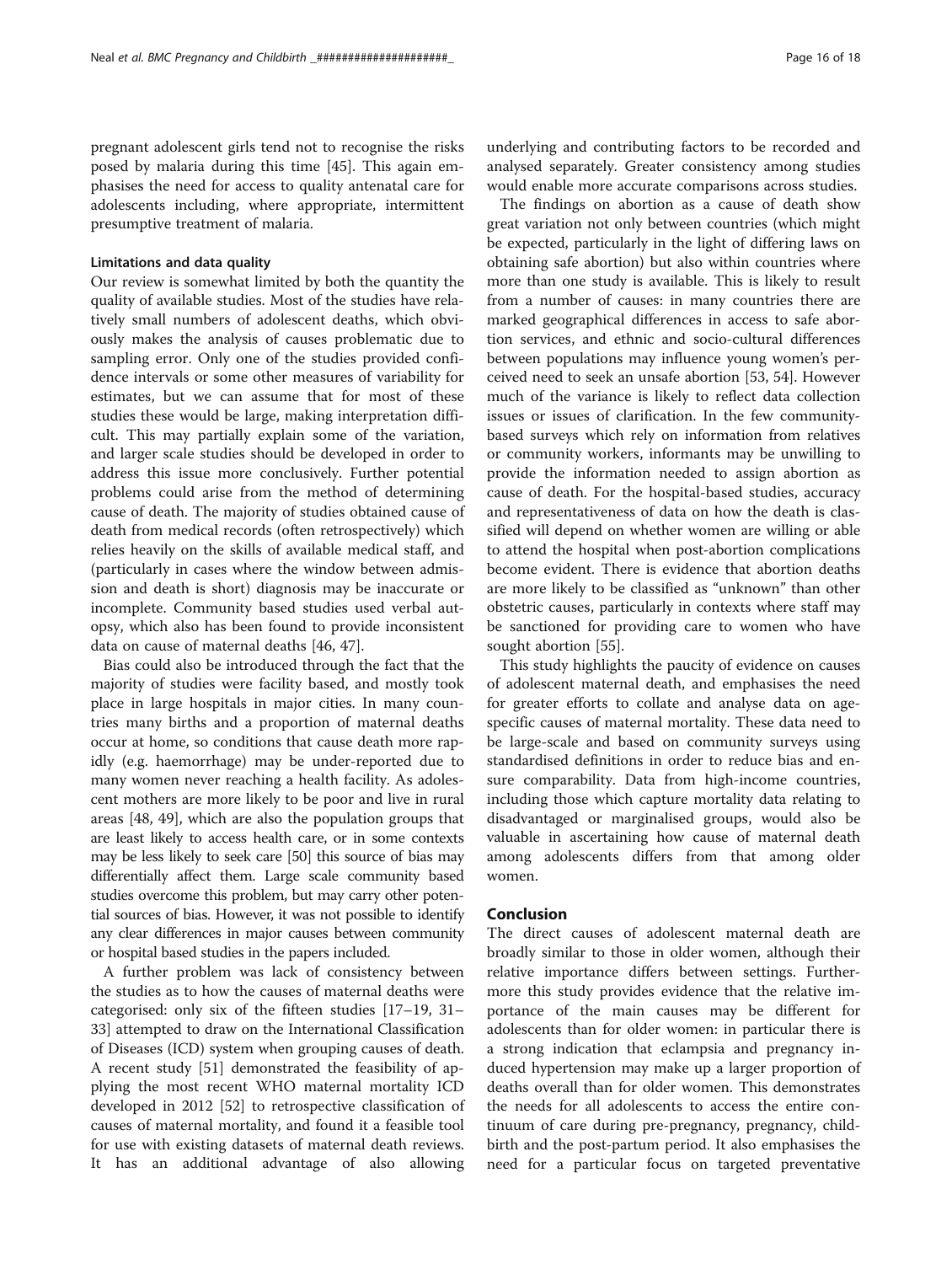<span id="page-16-0"></span>measures aimed at conditions which account for a relatively high proportion of mortality in this group. Further community based studies in a range of countries using large sample sizes and rigorous identification and classification of cause of death are needed to provide more robust evidence on this topic.

#### **Endnotes**

Incidental or accidental deaths are those that are not related to the pregnancy e.g. road accident or violence

#### Appendix

**Table 3** Search Strategy (adapted for different search engines)

A. pregnancy in adolescence

OR

B.

(i)

Adolescent or teen\* or juvenile\* or teen\* or or minor\* or youth or youths or girl or "maternal age" AND

(ii)

Pregnancy or "pregnant women" or parturition or gestation or maternal or maternity or mother or motherhood or "maternal health services" or "maternal health care" or obstetric or childbirth

AND

C. (i) mortality or death or fatality AND (ii)

hemorrhage or sepsis or infection or hypertension or eclampsia or hellp or preeclampsia or obstructed labor or prolonged labor or dystocia or ectopic or embolism or HIV or malaria or tetanus or violence or suicide or abortion

#### Abbreviations

HIV: Human immunodeficiency virus; ICD: International Classification of Diseases; LILACS: Latin American and Caribbean Health Sciences Literature database; MMR: Maternal mortality ratio; STROBE: Strengthening the Reporting of Observational Studies in Epidemiology; TREND: Transparent Reporting of Evaluations with Non-randomized Designs; WHO: World Health **Organization** 

#### Acknowledgements

SN was funded by ESRC grant ES/H038485/1 as well as a British Academy Postdoctoral Fellowship.

This review was commissioned by the World Health Organization. However the views expressed are those of the individual authors and do not necessarily reflect the views of the World Health Organization or those of its Member States.

#### Authors' contributions

SN contributed to the development of the protocol, co-ordinated the review of the literature, jointly reviewed the English language literature and wrote the first draft. SM led on the development of the protocol, jointly reviewed the English language literature and contributed to drafts. KB jointly conceived the original research idea and contributed to the development of the protocol. AVC jointly reviewed the Spanish and Portuguese language literature and contributed to drafts. FS jointly reviewed the Spanish and Portuguese language literature. MM Reviewed and commented on drafts. AN contributed to the development of the protocol and commented on drafts.

ZM jointly conceived the original research idea, contributed to the development of the protocol and commented on drafts. All authors read and approved the final manuscript.

#### Competing interests

The authors declare that they have no competing interests.

#### Author details

<sup>1</sup>Department of Social Statistics and Demography, University of Southampton, Southampton, UK. <sup>2</sup>Options Consultancy Services, London, UK. <sup>3</sup>SPH Topm, Latin America and the Caribboan Positional Office Libited National <sup>3</sup>SRH Team, Latin America and the Caribbean Regional Office, United Nations Population Fund, Panama City, Panama. <sup>4</sup>Centre for Maternal and Newborn Health, Liverpool School of Tropical Medicine, Liverpool, UK. <sup>5</sup>Novametrics Derby, United Kingdom. <sup>6</sup>Instituto Nacional de Endocrinología, Havana, Cuba.<br><sup>7</sup>Sustainable Development and Health, Ferney Veltaire, France. <sup>7</sup>Sustainable Development and Health, Ferney Voltaire, France.

#### Received: 12 December 2015 Accepted: 21 October 2016

#### References

- WHO 2014 Adolescent pregnancy factsheet. [http://apps.who.int/iris/](http://apps.who.int/iris/bitstream/10665/112320/1/WHO_RHR_14.08_eng.pdf) [bitstream/10665/112320/1/WHO\\_RHR\\_14.08\\_eng.pdf](http://apps.who.int/iris/bitstream/10665/112320/1/WHO_RHR_14.08_eng.pdf). Accessed 23rd October 2015.
- 2. Neal S, Matthews Z, Frost M, Fogstad H, Camacho AV, Laski L. Childbearing in adolescents aged 12–15 in developing countries: a neglected issue. New estimates from demographic and household surveys in 42 countries. Acta Obstet Gynecol Scand. 2012;91:1114–8.
- 3. WHO | MDG 5: improve maternal health [Internet]. WHO. 2010. Available from: [http://www.who.int/topics/millennium\\_development\\_goals/maternal\\_](http://www.who.int/topics/millennium_development_goals/maternal_health/en/index.htm) [health/en/index.htm](http://www.who.int/topics/millennium_development_goals/maternal_health/en/index.htm).
- Nove A, Matthews Z, Neal S, Camacho AV. Maternal mortality in adolescents compared with women of other ages: evidence from 144 countries. Lancet Glob Health. 2014;2(3):e155–64.
- 5. Blanc A, Winfrey W, Ross J. New findings for maternal mortality age patterns: aggregated results for 38 countries. PLoS One. 2013;8:e59864.
- 6. World Health Organisation. Global Health Estimates 2013 Summary tables: DALYs, YLLs and YLDs by cause, age and sex by WHO regional group and World Bank income classification, 2000–2012 (provisional estimates). Geneva: World Health Organization; 2014.
- 7. Conde-Agudelo A, Belizán JM, Lammers C. Maternal-perinatal morbidity and mortality associated with adolescent pregnancy in Latin America: crosssectional study. Am J Obstet Gynecol. 2005;192(2):342–9.
- 8. Ganchimeg T, Ota E, Morisaki N, Laopaiboon M, Lumbiganon P, et al. Pregnancy and childbirth outcomes among adolescent mothers: a World Health Organization multicountry study. BJOG. 2014;121 Suppl 1:40–8.
- 9. Fraser a M, Brockert JE, Ward RH. Association of young maternal age with adverse reproductive outcomes. N Engl J Med. 1995;332(17):1113–7.
- 10. Say L, Chou D, Gemmill AT, OMoller AB, et al. Global causes of maternal death: a WHO systematic analysis. Lancet Glob Health. 2014;2:e323–33.
- 11. Storm F, Agampodi S, Eddleson M, Sorenson JB, Flemming K, Rheinlander T. Indirect causes of maternal death. Lancet Glob Health. 2014;2:e566.
- 12. Moher D, Liberati A, Tetzlaff J, Altman DG, The PRISMA Group. Preferred reporting items for systematic reviews and meta-analyses: the PRISMA statement. PLoS Med. 2009;6(7):e1000097. doi[:10.1371/journal.pmed1000097.](http://dx.doi.org/10.1371/journal.pmed1000097)
- 13. World Bank Country groupings. [http://data.worldbank.org/about/country](http://data.worldbank.org/about/country-and-lending-groups)[and-lending-groups](http://data.worldbank.org/about/country-and-lending-groups). Accessed Oct 2014.
- 14. von Elm E, Altman DG, Egger M, Pocock SJ, Gøtzsche PC, et al. The strengthening the reporting of observational studies in epidemiology (STROBE) statement: guidelines for reporting observational studies. PLoS Med. 2007;4:e296.
- 15. Des Jarlais DC, Lyles C, Crepaz N, TREND Group. Improving the reporting quality of nonrandomized evaluations of behavioral and public health interventions: the TREND statement. Am J Public Health. 2004;94:361–6.
- 16. WHO, UNICEF, UNFPA, The World Bank and the United Nations Population Division. Trends in Maternal Mortality: 1990 to 2010. 2014. [http://apps.who.](http://apps.who.int/iris/bitstream/10665/112682/2/9789241507226_eng.pdf?ua=1) [int/iris/bitstream/10665/112682/2/9789241507226\\_eng.pdf?ua=1](http://apps.who.int/iris/bitstream/10665/112682/2/9789241507226_eng.pdf?ua=1).
- 17. Yusuf HR, Akhter HH, Chowdhury ME, Rochat RW. Causes of death among women aged 10–50 years in Bangladesh, 1996–1997. J Health Popul Nutr. 2007;25(3):302.